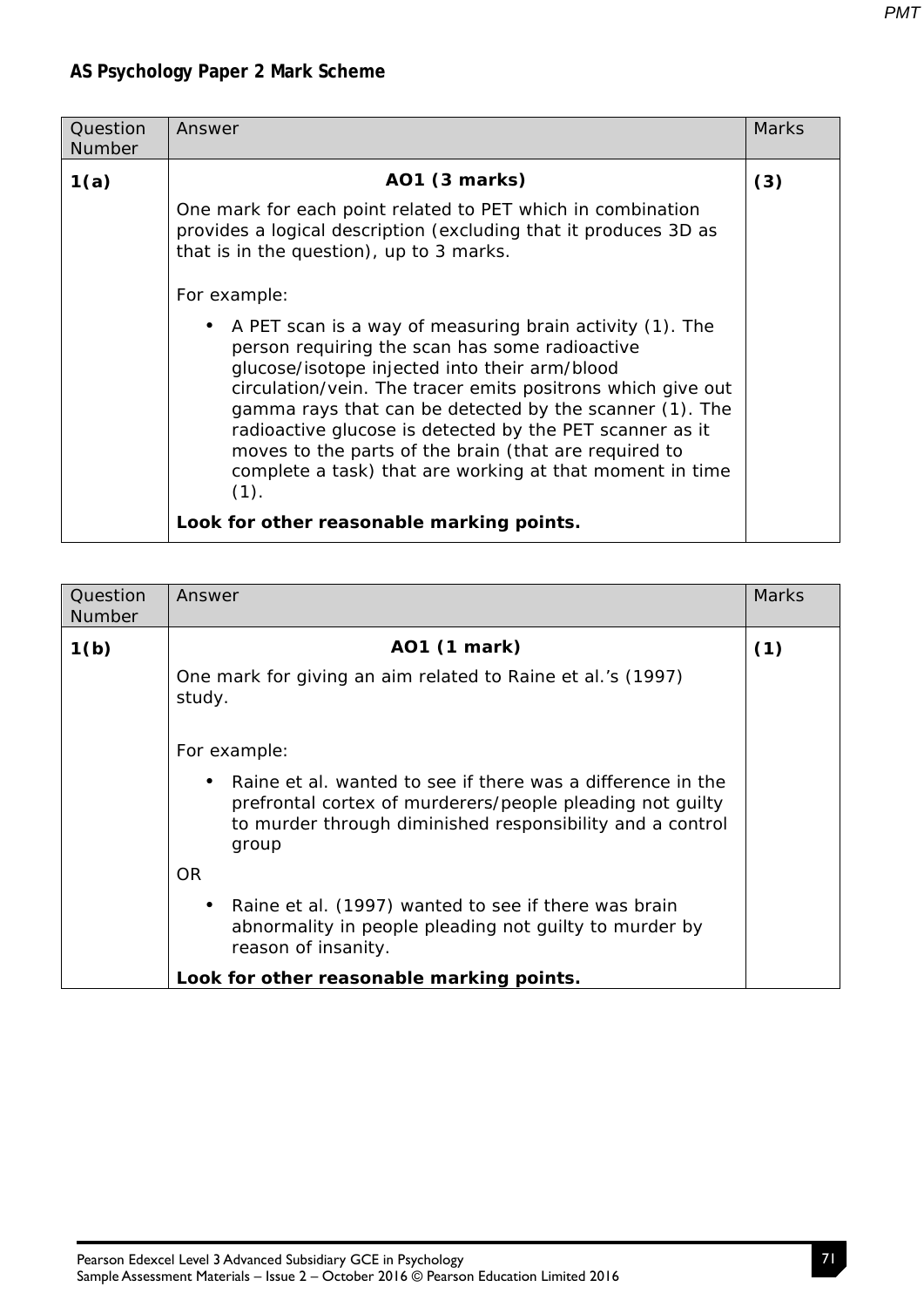| Question<br><b>Number</b> | Answer                                                                                                                                                                                                                             | <b>Marks</b> |
|---------------------------|------------------------------------------------------------------------------------------------------------------------------------------------------------------------------------------------------------------------------------|--------------|
| 1(c)                      | AO1 (1 mark)                                                                                                                                                                                                                       | (1)          |
|                           | One mark for giving a conclusion of Raine et al.'s (1997) study.                                                                                                                                                                   |              |
|                           | For example:                                                                                                                                                                                                                       |              |
|                           | They concluded that the brain structure/brain activity of<br>murderers was significantly different from the brain<br>structure/brain activity of non-murderers.                                                                    |              |
|                           | OR.                                                                                                                                                                                                                                |              |
|                           | They concluded that there was a difference in corpus<br>callosum activity between the NGRI participants and the<br>control group, which might suggest a lack of emotional<br>expression and other features that led to aggression. |              |
|                           | Look for other reasonable marking points.                                                                                                                                                                                          |              |

| Question<br>Number | Answer                                                                                                                                                                                                                                                                                                           | <b>Marks</b> |
|--------------------|------------------------------------------------------------------------------------------------------------------------------------------------------------------------------------------------------------------------------------------------------------------------------------------------------------------|--------------|
| 1(d)               | AO1 (2 marks), AO3 (2 marks)                                                                                                                                                                                                                                                                                     | (4)          |
|                    | One mark for each strength identified (2 AO1).                                                                                                                                                                                                                                                                   |              |
|                    | One mark for justification of each strength (2 AO3).                                                                                                                                                                                                                                                             |              |
|                    | For example:                                                                                                                                                                                                                                                                                                     |              |
|                    | Raine et al. used a matched control group, which means<br>that an accurate and valid comparison could be made<br>between the groups (1). The detail of the matched control<br>group meant that more accurate comparisons could be<br>made, e.g. there were five people with schizophrenia in<br>both groups (1). |              |
|                    | Compared to studies of this kind, this is a relatively large<br>sample (of 41) (1), which means that the results are more<br>representative and can be generalised, especially as the<br>41 participants were people actually charged with<br>aggressive behaviour (1).                                          |              |
|                    | Look for other reasonable marking points.                                                                                                                                                                                                                                                                        |              |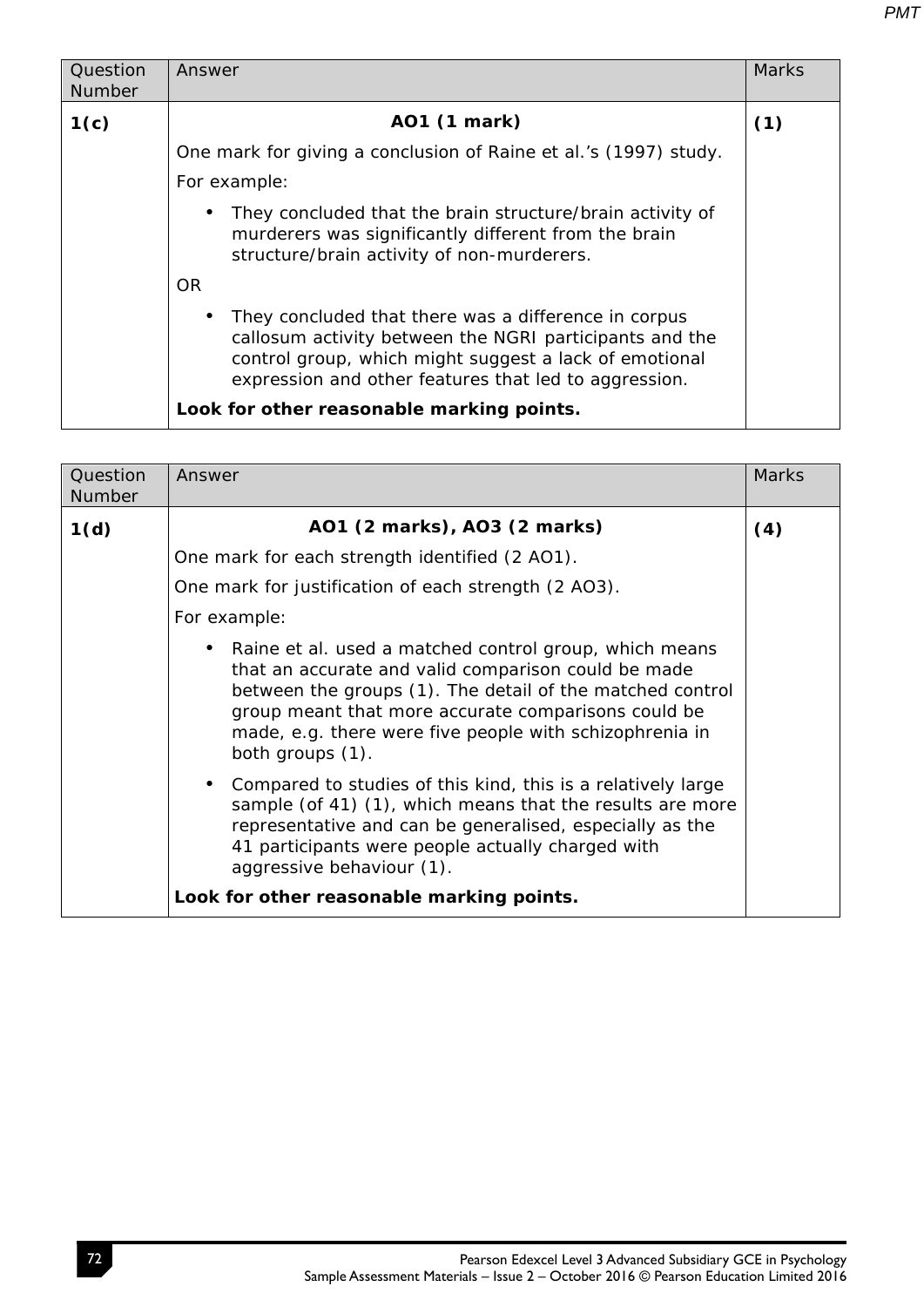| Question<br><b>Number</b> | Answer                                            | <b>Marks</b> |
|---------------------------|---------------------------------------------------|--------------|
| 2(a)                      | AO2 (1 mark)                                      | (1)          |
|                           | One mark for identifying the technique used.      |              |
|                           | Volunteer (sampling)/self-selecting.<br>$\bullet$ |              |

| Question | Answer                                                                                                                                                                                                                                                                                                       | <b>Marks</b> |
|----------|--------------------------------------------------------------------------------------------------------------------------------------------------------------------------------------------------------------------------------------------------------------------------------------------------------------|--------------|
| Number   |                                                                                                                                                                                                                                                                                                              |              |
| 2(b)     | AO2 (2 marks)                                                                                                                                                                                                                                                                                                | (2)          |
|          | One mark for identifying a limitation in this investigation and<br>one mark for justifying that limitation.                                                                                                                                                                                                  |              |
|          | For example:                                                                                                                                                                                                                                                                                                 |              |
|          | The sampling method technique means that only a certain<br>type of person is likely to respond to an advert in Male<br>Life (1). This may not be representative of the target<br>population of males required, which may limit the<br>generalisability of the findings (1).                                  |              |
|          | OR.                                                                                                                                                                                                                                                                                                          |              |
|          | Only certain people who read Male Life and are motivated<br>$\bullet$<br>to find out the link between testosterone levels and<br>aggression levels may volunteer to take part (1), which<br>means that the results may not be generalised to the<br>general population only to specific 'types' of male (1). |              |
|          | Look for other reasonable marking points.                                                                                                                                                                                                                                                                    |              |
|          | Answers must relate to the scenario.                                                                                                                                                                                                                                                                         |              |
|          | Generic answers score 0 marks.                                                                                                                                                                                                                                                                               |              |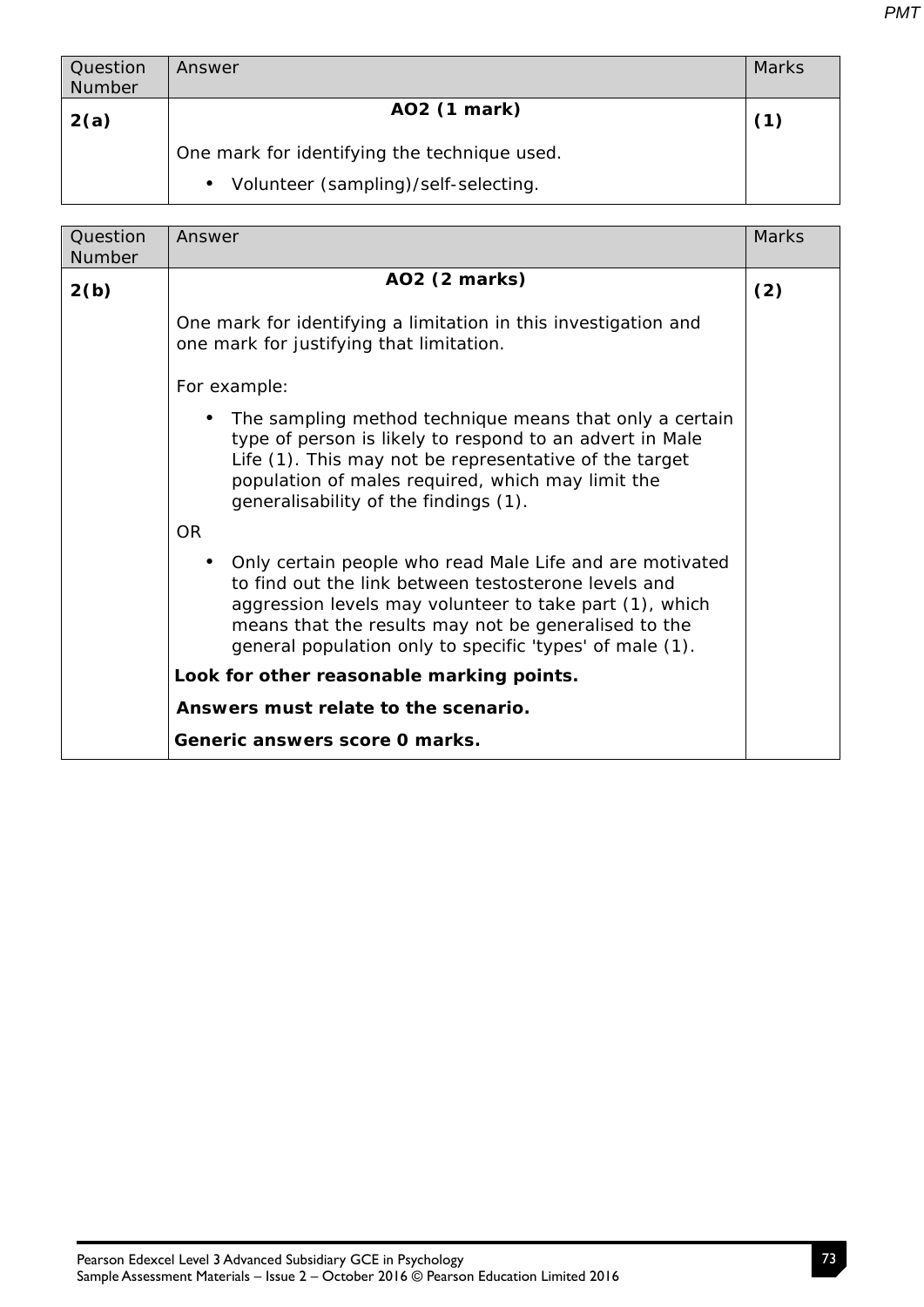| Question<br>Number | Answer                                                 |                                                                                                                                                                                | <b>Marks</b> |
|--------------------|--------------------------------------------------------|--------------------------------------------------------------------------------------------------------------------------------------------------------------------------------|--------------|
| 2(c)               |                                                        | AO2 (3 marks)                                                                                                                                                                  | (3)          |
|                    |                                                        | One mark for correct/appropriate title.                                                                                                                                        |              |
|                    |                                                        | A graph to show a correlation between testosterone levels and<br>aggression levels in males aged 20-50.                                                                        |              |
|                    |                                                        | One mark for correct/appropriate labelling of axes.                                                                                                                            |              |
|                    |                                                        | Y axis: Testosterone level (nanograms per decilitre).                                                                                                                          |              |
|                    |                                                        | X axis: Aggression score out of 40.                                                                                                                                            |              |
|                    |                                                        | One mark for correct plots on the graph.<br>A graph to show a correlation between<br>testosterone levels and aggression levels in<br>males aged 20-50                          |              |
|                    | 1000                                                   |                                                                                                                                                                                |              |
|                    | 800                                                    |                                                                                                                                                                                |              |
|                    | 600                                                    |                                                                                                                                                                                |              |
|                    | 400                                                    |                                                                                                                                                                                |              |
|                    | (nanograms per decilitre)<br>Testosterone level<br>200 |                                                                                                                                                                                |              |
|                    | 0                                                      |                                                                                                                                                                                |              |
|                    | 0                                                      | 10<br>20<br>30<br>40                                                                                                                                                           |              |
|                    |                                                        | <b>Aggression score (out of 40)</b>                                                                                                                                            |              |
|                    |                                                        | Maximum of two marks awarded if one of the components<br>(aggression levels/tolerance levels) is missing. Maximum of one<br>mark awarded if two of the components are missing. |              |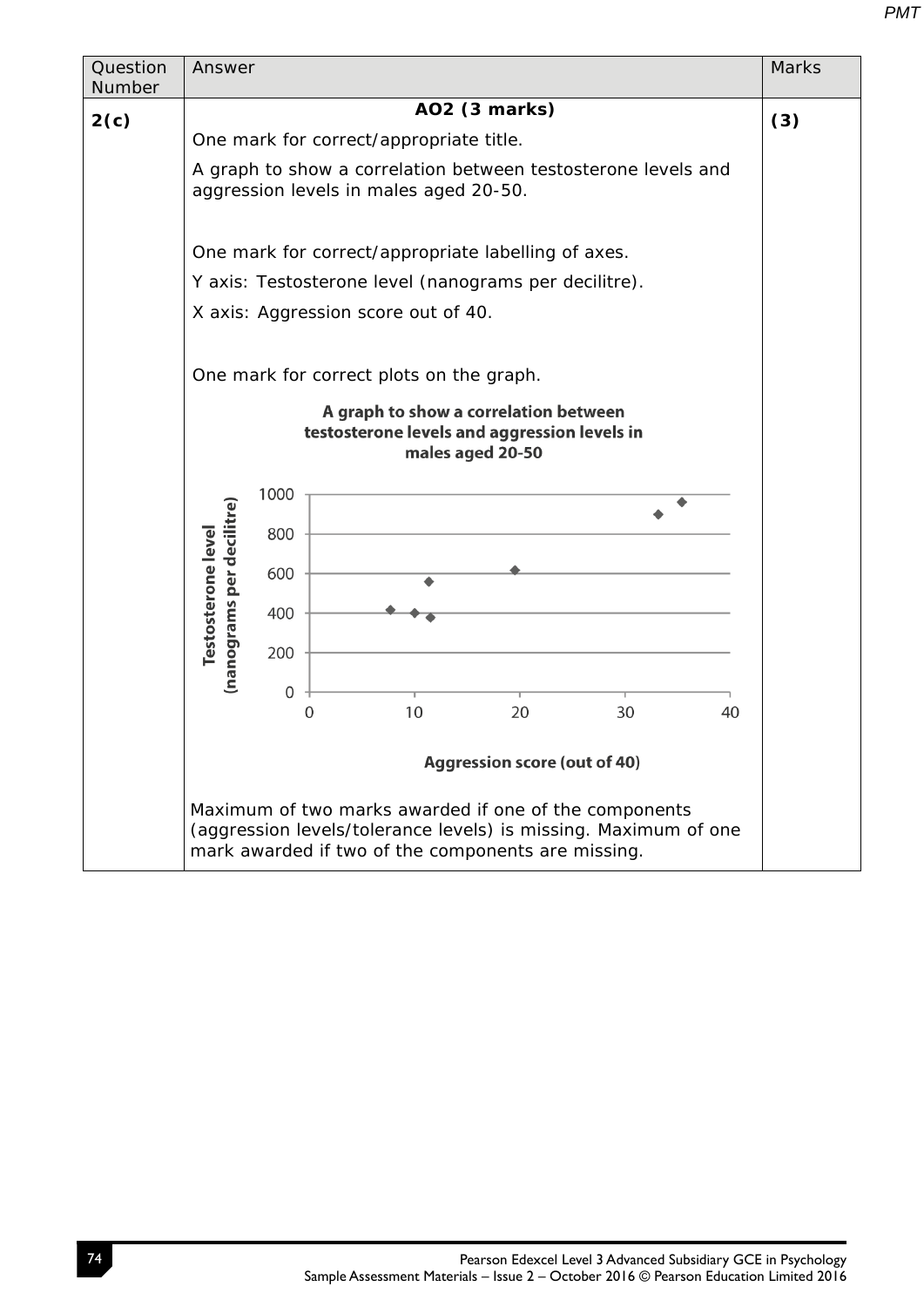| Question<br><b>Number</b> | Answer                                                                                                                                                                                                      | Marks |
|---------------------------|-------------------------------------------------------------------------------------------------------------------------------------------------------------------------------------------------------------|-------|
| 2(d)                      | AO2 (2 marks)                                                                                                                                                                                               | (2)   |
|                           | One mark for each point linked to the relationship, which, in<br>combination, provides a logical description, up to 2 marks.                                                                                |       |
|                           | As the aggression score increases so does the<br>testosterone score/this is a positive correlation (1).                                                                                                     |       |
|                           | There is a linear relationship between the two scores/the<br>$\bullet$<br>line of best fit would show that the lower scores on<br>aggression also have lower testosterone levels (and vice<br>versa $(1)$ . |       |
|                           | Look for other reasonable marking points.                                                                                                                                                                   |       |
|                           | Answers must relate to the scenario.                                                                                                                                                                        |       |
|                           | Generic answers score 0 marks.                                                                                                                                                                              |       |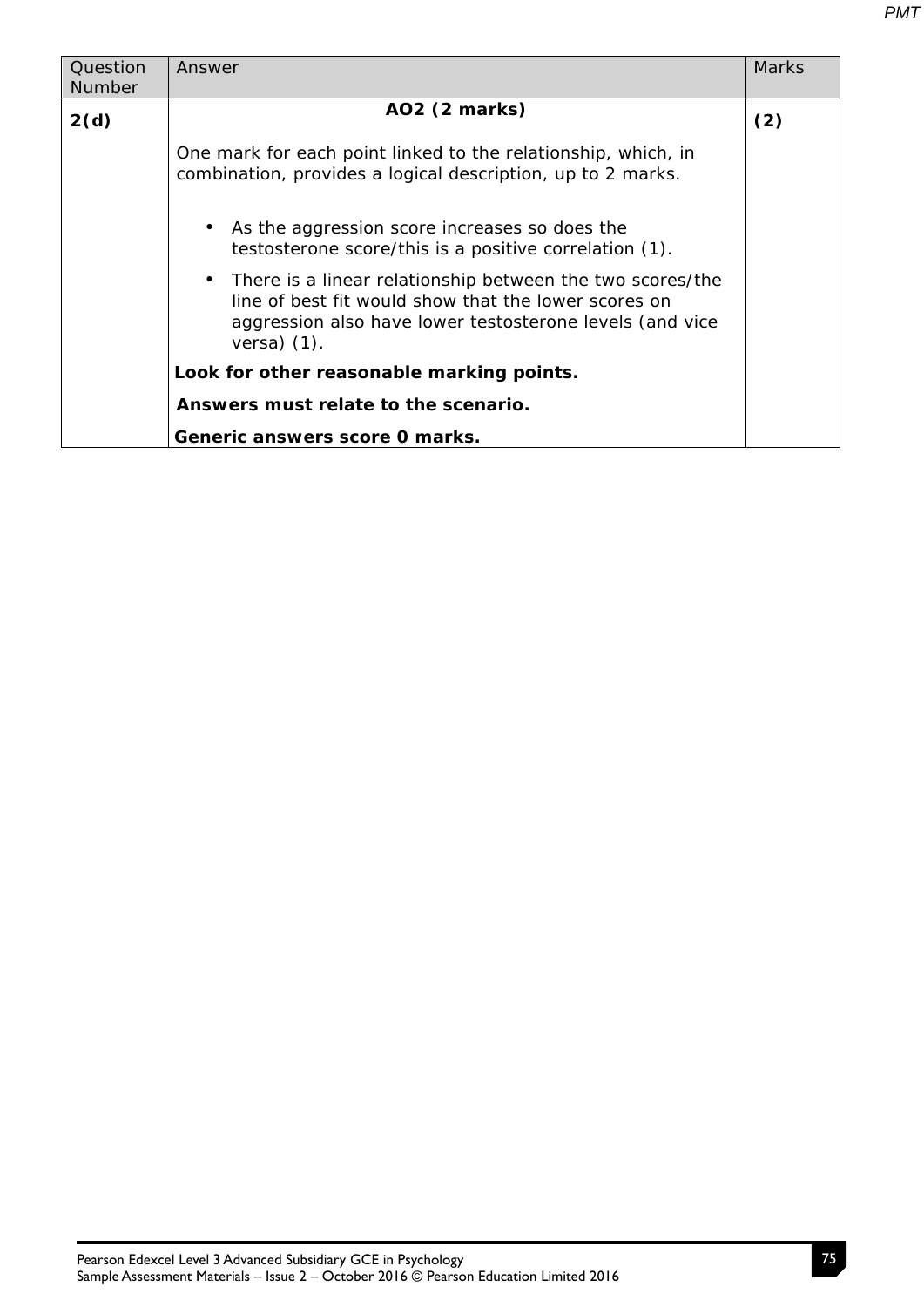| Question<br>Number | Answer                                         | <b>Marks</b> |
|--------------------|------------------------------------------------|--------------|
|                    |                                                |              |
| 3(a)               | AO2 (2 marks)                                  | (2)          |
|                    |                                                |              |
|                    | One mark for an answer relating to nature.     |              |
|                    | One mark for an answer relating to nurture.    |              |
|                    |                                                |              |
|                    | <b>Nature</b>                                  |              |
|                    | Level of hormones (testosterone).<br>$\bullet$ |              |
|                    | Puberty.<br>$\bullet$                          |              |
|                    | Gender.<br>$\bullet$                           |              |
|                    | She may have brain dysfunction.<br>$\bullet$   |              |
|                    |                                                |              |
|                    | <b>Nurture</b>                                 |              |
|                    | Divorce of parents.<br>$\bullet$               |              |
|                    | Death of family member<br>$\bullet$            |              |
|                    | Personal injury.<br>$\bullet$                  |              |
|                    | New step parent.<br>$\bullet$                  |              |
|                    | Starting a new school.<br>$\bullet$            |              |
|                    | Look for other reasonable marking points.      |              |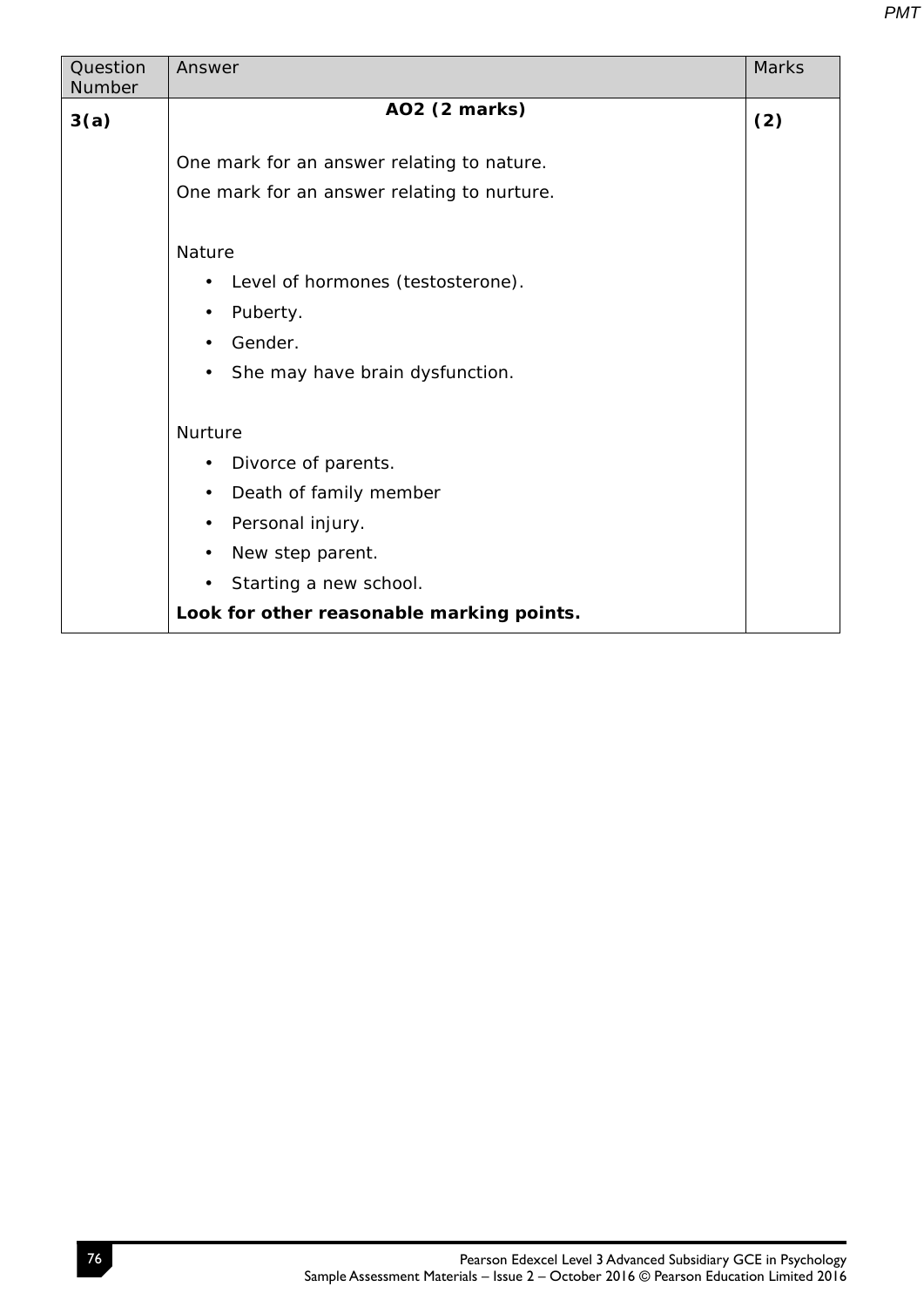| Question | Answer                                                                                                                                                           | <b>Marks</b> |
|----------|------------------------------------------------------------------------------------------------------------------------------------------------------------------|--------------|
| Number   |                                                                                                                                                                  |              |
| 3(b)     | AO2 (2 marks)                                                                                                                                                    | (2)          |
|          | One mark for each point, which, in combination, provides a<br>logical description, up to 2 marks.                                                                |              |
|          | The counsellor will explain to Sophie that                                                                                                                       |              |
|          | She has suffered some serious events to affect her<br>aggression e.g. divorce of her parents (1).                                                                |              |
|          | There are some events she can do something about (e.g.<br>$\bullet$<br>making new friends at school) and some she can't<br>(e.g. parents' separation) (1).       |              |
|          | Looking at the figures will get her to rationalise her<br>situation (1).                                                                                         |              |
|          | Devising a strategy (e.g. to increase her circle of friends)<br>will reduce the environmental causes of her aggression<br>and help her to control her anger (1). |              |
|          | Look for other reasonable marking points.                                                                                                                        |              |
|          |                                                                                                                                                                  |              |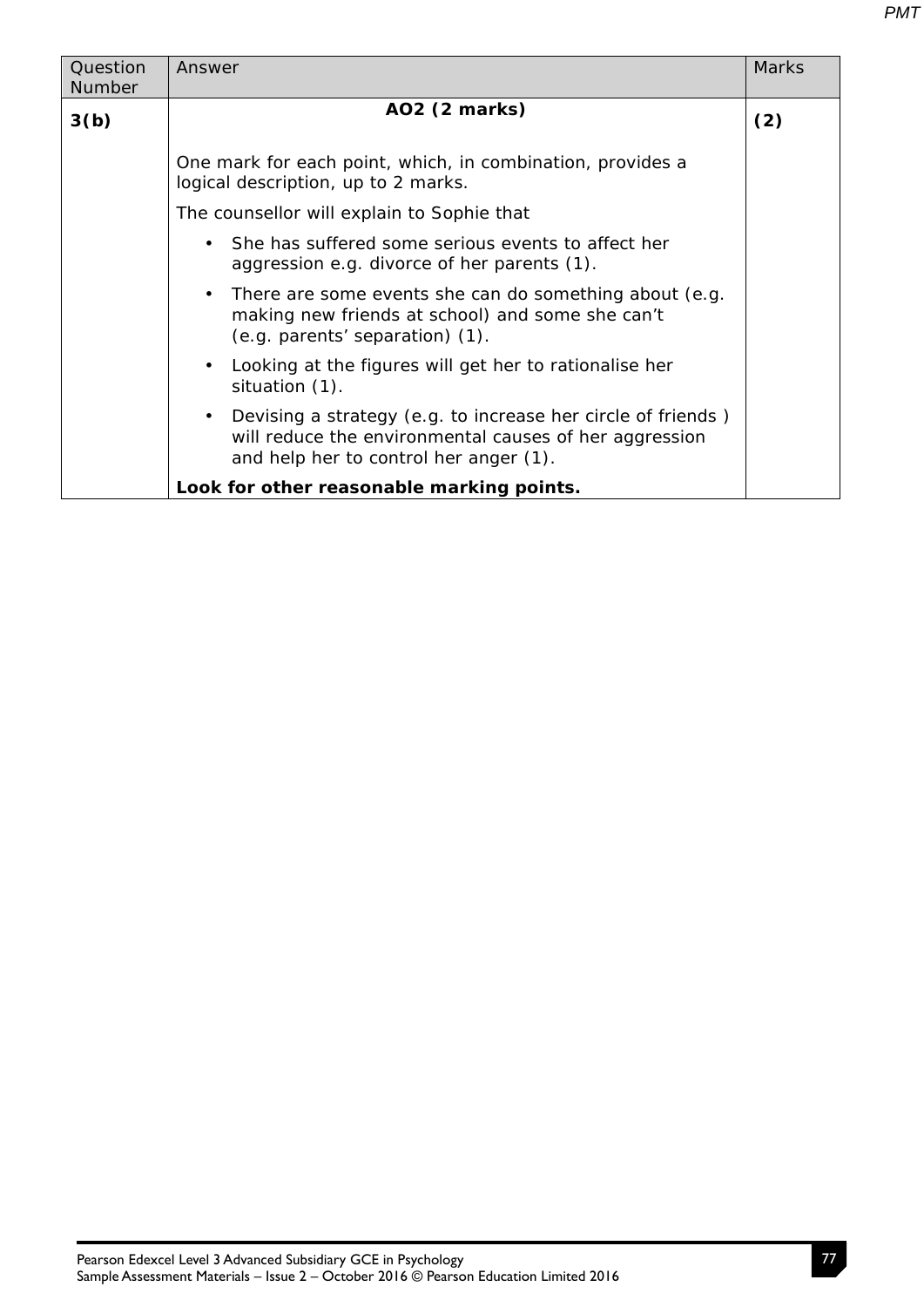| Question<br>Number | Indicative content                                                                                                                                                                                                                                                                                                                                                  | <b>Marks</b> |
|--------------------|---------------------------------------------------------------------------------------------------------------------------------------------------------------------------------------------------------------------------------------------------------------------------------------------------------------------------------------------------------------------|--------------|
| 4                  | AO1 (4 marks), AO3 (4 marks)                                                                                                                                                                                                                                                                                                                                        | (8)          |
|                    | <b>AO1</b>                                                                                                                                                                                                                                                                                                                                                          |              |
|                    | The psychodynamic approach looks at three parts of the<br>$\bullet$<br>personality: the id, ego and superego.                                                                                                                                                                                                                                                       |              |
|                    | The superego is the conscience and gives society's<br>$\bullet$<br>rules, the id is the 'demanding' part of the personality<br>and the ego sets about getting a balance between the<br>demands and the rules.                                                                                                                                                       |              |
|                    | Aggression can release unconscious desires and wishes<br>$\bullet$<br>and can be cathartic.                                                                                                                                                                                                                                                                         |              |
|                    | The biological approach covers areas such as genes,<br>٠<br>hormones and brain functioning/structure.                                                                                                                                                                                                                                                               |              |
|                    | Testosterone levels, for example, may explain why male<br>$\bullet$<br>aggression is more common than female.                                                                                                                                                                                                                                                       |              |
|                    | AO <sub>3</sub>                                                                                                                                                                                                                                                                                                                                                     |              |
|                    | Biological research methods tend to gather quantitative<br>$\bullet$<br>data, which is useful when looking at brain functioning,<br>whereas psychodynamic research methods tend to<br>focus on qualitative data, which is important in<br>explaining such aspects as emotions.                                                                                      |              |
|                    | Biological research focuses on neurotransmitters, which<br>$\bullet$<br>have been shown to be important in brain functioning<br>and which will link to aggressive thoughts, whereas<br>psychodynamic research focuses on the unconscious,<br>which can explain such aspects of behaviour as<br>personality.                                                         |              |
|                    | The biological approach ignores the influence of early<br>experiences on behaviour except perhaps development<br>of testosterone/hormones. But attachment studies have<br>shown this to be very important in adult behaviour, and<br>the psychodynamic approach ignores the influence of<br>genes and hormones, which can explain such<br>behaviours as aggression. |              |
|                    | The biological approach suggests that behaviour is<br>$\bullet$<br>determined by physical aspects of the person such as<br>hormones, genes and brain functioning, whereas the<br>psychodynamic approach suggests that the different<br>parts of the mind, (which is part of the human nature<br>so in a way biological)- determine behaviour.                       |              |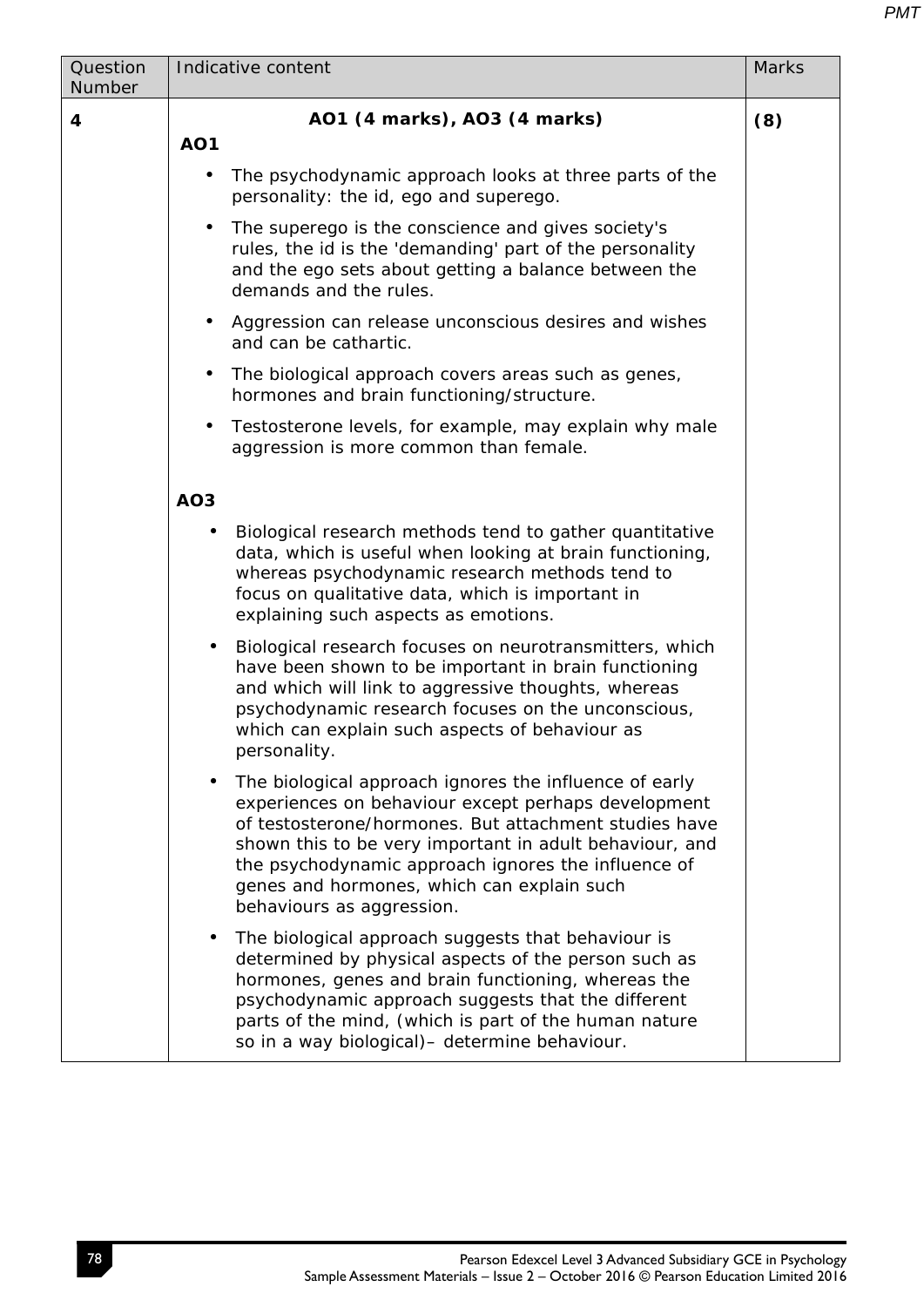| Question<br>Number | Indicative content                                                                                                                                                                                                                                                                                                                                                         | <b>Marks</b> |
|--------------------|----------------------------------------------------------------------------------------------------------------------------------------------------------------------------------------------------------------------------------------------------------------------------------------------------------------------------------------------------------------------------|--------------|
| 4 cont.            | The biological approach holds that aggression is from<br>areas of the brain such as the limbic system and<br>prefrontal lobe functioning whereas the psychodynamic<br>approach sees aggression as being cathartic, releasing<br>energy that was being used to repress anger. Both<br>together give a rounded explanation of aggression from<br>the cause to the behaviour. |              |
|                    | • Some behaviours are better explained by biology such as<br>the role of brain functioning in aggression.                                                                                                                                                                                                                                                                  |              |
|                    | Some behaviours are better explained by psychodynamic<br>$\bullet$<br>such as the role of catharsis in releasing aggression.                                                                                                                                                                                                                                               |              |
|                    | The use of psychodynamic therapies show that<br>$\bullet$<br>psychodynamic theory has some relevance, such as<br>uncovering unconscious wishes and thoughts to release<br>them and free the person from aggressive tendencies.                                                                                                                                             |              |
|                    | Personality differences can be explained using the<br>$\bullet$<br>psychodynamic ideas of ID, ego and superego.                                                                                                                                                                                                                                                            |              |
|                    | Biological concepts of genes and arousal levels can also<br>explain personality differences.                                                                                                                                                                                                                                                                               |              |
|                    | Look for other reasonable marking points.                                                                                                                                                                                                                                                                                                                                  |              |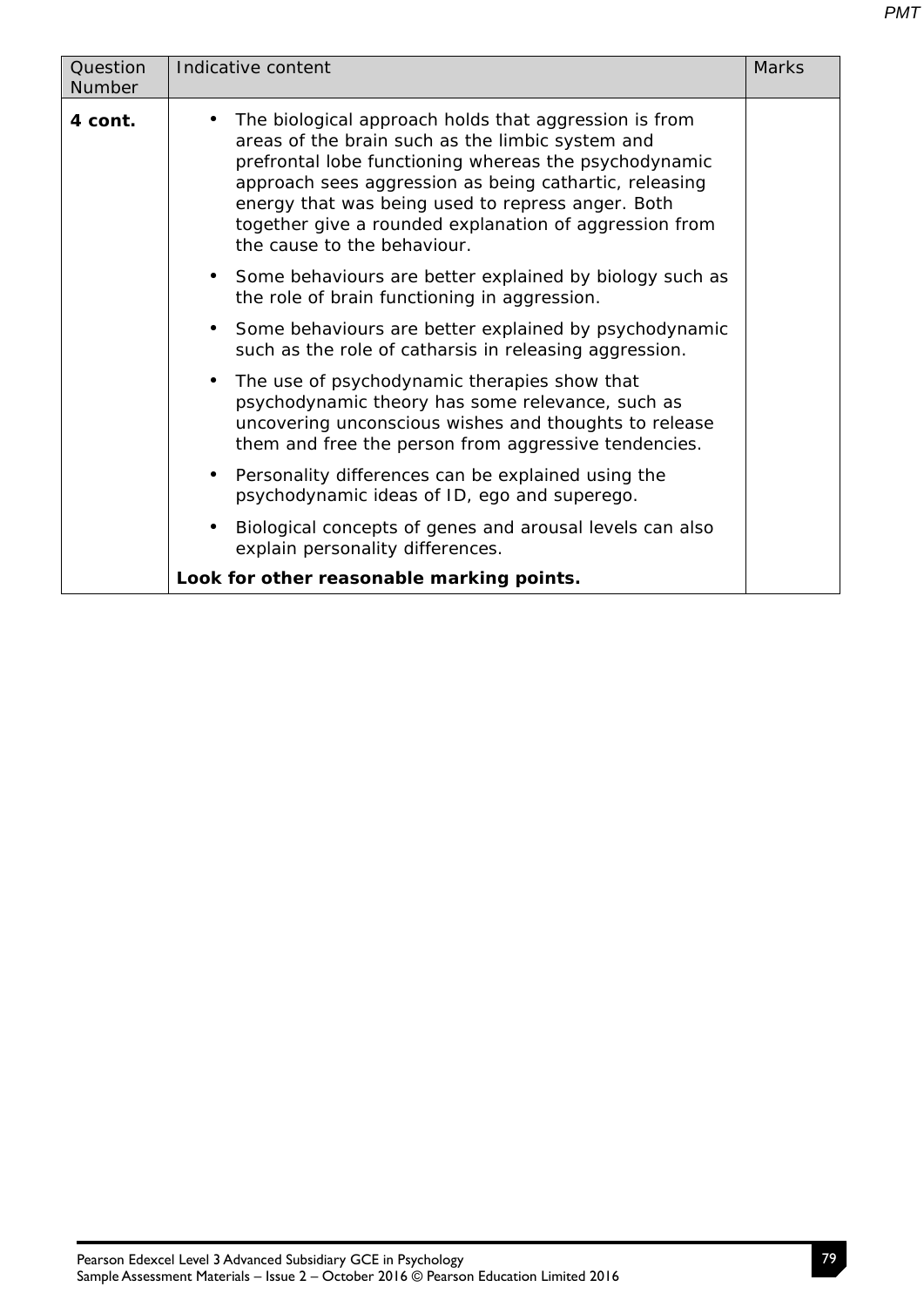| <b>Level</b>                                                                                                                   | <b>Mark</b>                  | <b>Descriptor</b>                                                                                                                                                                                                   |  |  |  |
|--------------------------------------------------------------------------------------------------------------------------------|------------------------------|---------------------------------------------------------------------------------------------------------------------------------------------------------------------------------------------------------------------|--|--|--|
|                                                                                                                                | AO1 (4 marks), AO3 (4 marks) |                                                                                                                                                                                                                     |  |  |  |
| Candidates must demonstrate an equal emphasis between knowledge and<br>understanding vs evaluation/conclusion in their answer. |                              |                                                                                                                                                                                                                     |  |  |  |
| Level 1                                                                                                                        | $\overline{O}$               | No rewardable material.                                                                                                                                                                                             |  |  |  |
| Level 1                                                                                                                        | $1-2$ marks                  | Demonstrates isolated elements of knowledge and<br>understanding. (AO1)                                                                                                                                             |  |  |  |
|                                                                                                                                |                              | A conclusion may be presented, but will be generic and the<br>supporting evidence will be limited. Limited attempt to<br>address the question. (AO3)                                                                |  |  |  |
| Level 2                                                                                                                        | 3-4 marks                    | Demonstrates mostly accurate knowledge and<br>understanding. (AO1)                                                                                                                                                  |  |  |  |
|                                                                                                                                |                              | Candidates will produce statements with some<br>development in the form of mostly accurate and relevant<br>factual material, leading to a superficial conclusion being<br>made. (AO3)                               |  |  |  |
| Level 3                                                                                                                        | 5-6 marks                    | Demonstrates accurate knowledge and understanding.<br>(AO1)                                                                                                                                                         |  |  |  |
|                                                                                                                                |                              | Arguments developed using mostly coherent chains of<br>reasoning. Leading to a conclusion being presented.<br>Candidates will demonstrate a grasp of competing<br>arguments but evaluation may be imbalanced. (AO3) |  |  |  |
| Level 4                                                                                                                        | 7-8 marks                    | Demonstrates accurate and thorough knowledge and<br>understanding. (AO1)                                                                                                                                            |  |  |  |
|                                                                                                                                |                              | Displays a well-developed and logical evaluation,<br>containing logical chains of reasoning throughout.<br>Demonstrates an awareness of competing arguments,<br>presenting a balanced conclusion. (AO3)             |  |  |  |

*PMT*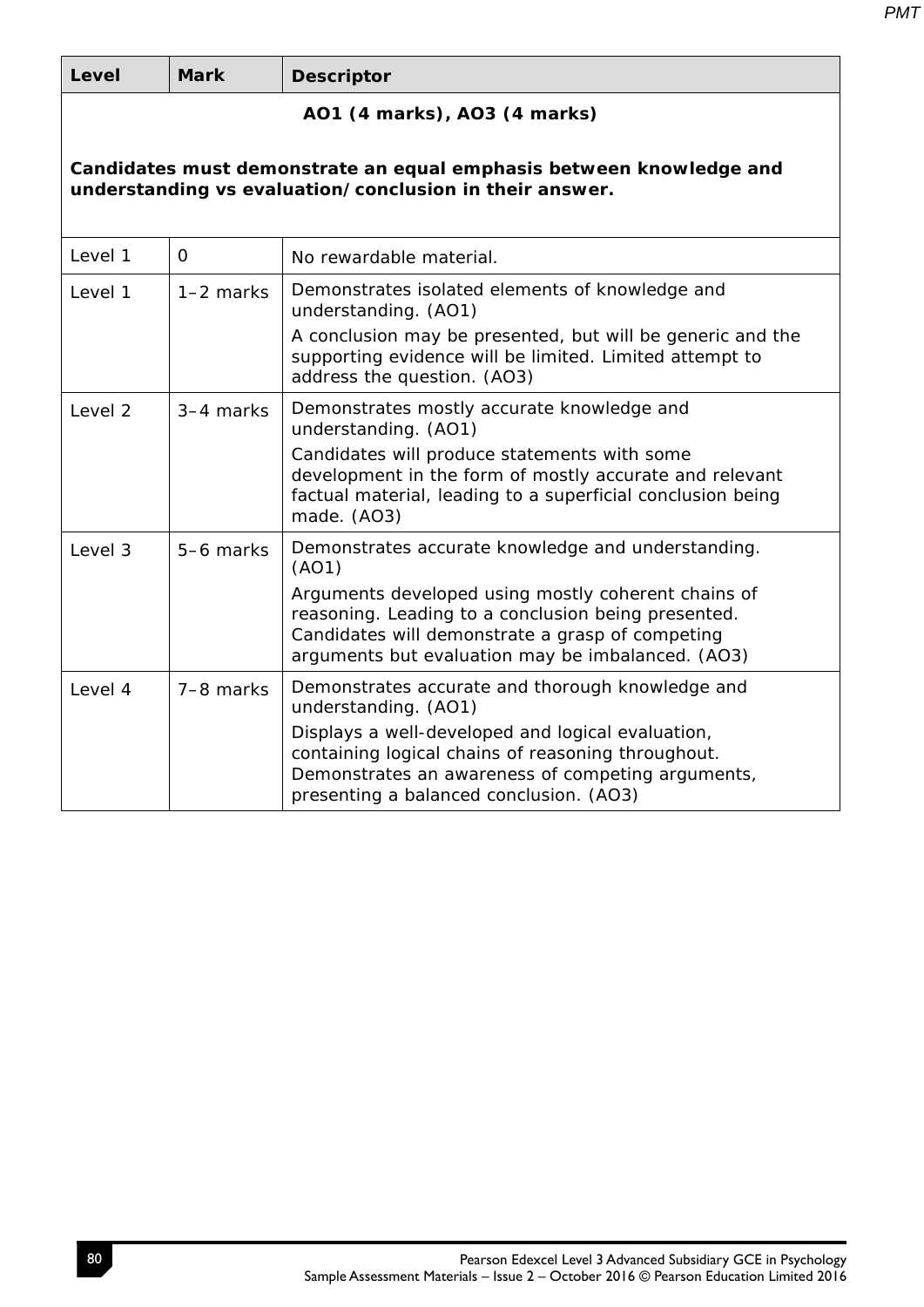| <b>Question</b><br>Number | Answer                                                   | <b>Marks</b> |
|---------------------------|----------------------------------------------------------|--------------|
| 5(a)(i)                   | AO2 (1 mark)                                             | (1)          |
|                           | One mark for identifying the correct reinforcement type. |              |
|                           | Positive reinforcement                                   |              |

| Question<br><b>Number</b> | Answer                                                   | <b>Marks</b> |
|---------------------------|----------------------------------------------------------|--------------|
| 5(a)(ii)                  | AO2 (1 mark)                                             | (1)          |
|                           | One mark for identifying the correct reinforcement type. |              |
|                           | Negative reinforcement                                   |              |

| Question<br><b>Number</b> | Answer                                                                                                                                                                                             | <b>Marks</b> |
|---------------------------|----------------------------------------------------------------------------------------------------------------------------------------------------------------------------------------------------|--------------|
| 5(b)                      | AO2 (2 marks)                                                                                                                                                                                      | (2)          |
|                           | One mark for type of reinforcement used with the student<br>identified.                                                                                                                            |              |
|                           | One mark for justification of that type.                                                                                                                                                           |              |
|                           | For example:                                                                                                                                                                                       |              |
|                           | Positive reinforcement: if the student is rewarded by<br>positive comments from their peers/family (1), then they<br>will continue to keep their room tidy in order to receive<br>more praise (1). |              |
|                           | <b>OR</b>                                                                                                                                                                                          |              |
|                           | Negative reinforcement: if the student is criticised by their<br>$\bullet$<br>peers/family for being untidy (1), then they will continue<br>to keep their room tidy to stop the criticism (1).     |              |
|                           | Look for other reasonable marking points.                                                                                                                                                          |              |
|                           | Negative reinforcement, positive reinforcement and punishment<br>could be used to answer this question as long as the answer is<br>justified.                                                      |              |
|                           | Answers must relate to the scenario.                                                                                                                                                               |              |
|                           | Generic answers score 0 marks.                                                                                                                                                                     |              |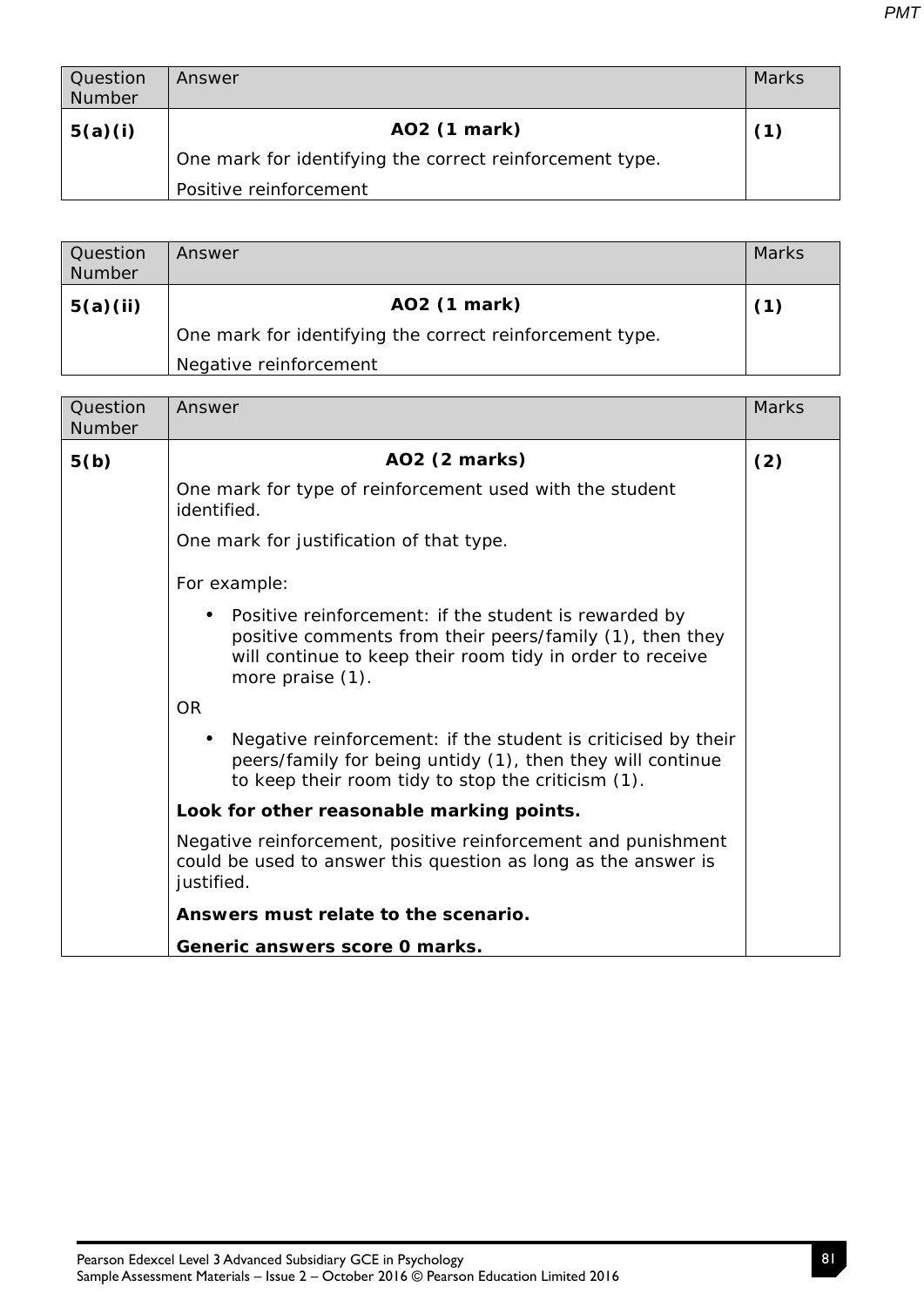| Question<br>Number | Answer                                                                 | Marks |
|--------------------|------------------------------------------------------------------------|-------|
| 6(a)(i)            | AO2 (1 mark)<br>One mark for calculating the mean for the data subset. | (1)   |
|                    | 5.5                                                                    |       |

| Question<br>Number | Answer                                                        | <b>Marks</b> |
|--------------------|---------------------------------------------------------------|--------------|
| 6(a)(ii)           | AO2 (1 mark)                                                  | 〔1〕          |
|                    | One mark for correctly stating the range for the data subset. |              |
|                    | $Range = 5$                                                   |              |
|                    | Accept the population range, 4 (n-1)                          |              |

| Question<br><b>Number</b> | Answer                                                                                                                                                                        | Marks |
|---------------------------|-------------------------------------------------------------------------------------------------------------------------------------------------------------------------------|-------|
| $6(a)$ (iii)              | AO1 (1 mark)                                                                                                                                                                  | (1)   |
|                           | One mark for an appropriate reason for the SD being more<br>useful / advantage of standard deviation.                                                                         |       |
|                           | For example:                                                                                                                                                                  |       |
|                           | The standard deviation takes account of all the figures in<br>the data set individually whereas the range does not, it<br>just takes the bottom score from the top score (1). |       |
|                           | OR.                                                                                                                                                                           |       |
|                           | The standard deviation can take account of the effect of<br>outliers, and the range takes the most outlying scores into<br>account but just the top and bottom scores (1).    |       |
|                           | Look for other reasonable marking points.                                                                                                                                     |       |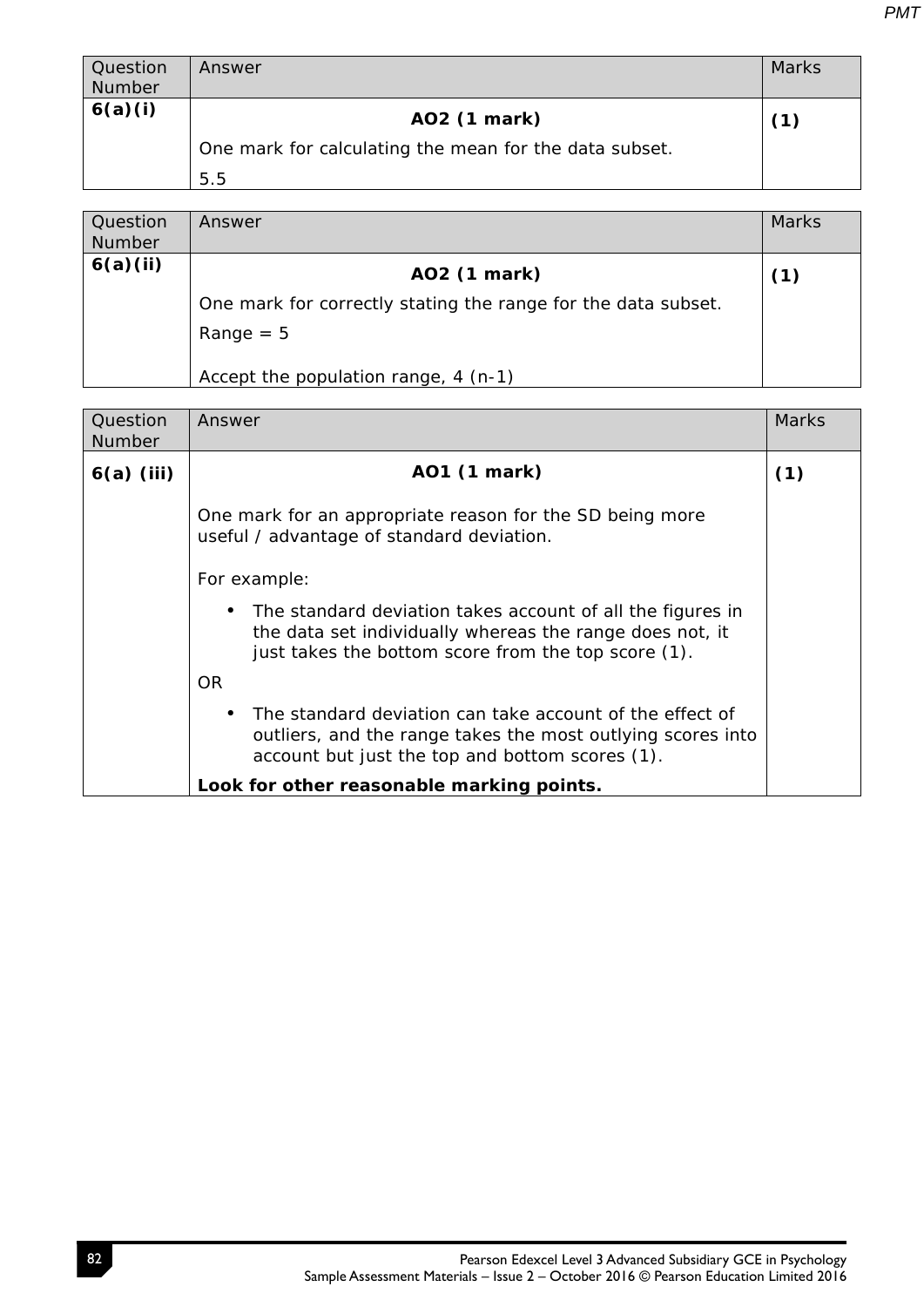| Question      | Answer                                                                                                                                                  | <b>Marks</b> |
|---------------|---------------------------------------------------------------------------------------------------------------------------------------------------------|--------------|
| <b>Number</b> |                                                                                                                                                         |              |
| 6(b)          | AO2 (2 marks)                                                                                                                                           | (2)          |
|               | One mark for a partially correct operationalised directional<br>hypothesis and two marks for a fully correct operationalised<br>directional hypothesis. |              |
|               | For example:                                                                                                                                            |              |
|               | 'Females will stop more times than males'. (1)<br>$\bullet$                                                                                             |              |
|               | 'Females will stop and wait for the green light more times<br>$\bullet$<br>than males stop and wait for the green light.' (2).                          |              |
|               | Look for other reasonable marking points.                                                                                                               |              |

| Question<br><b>Number</b> | Answer                                                                                                                                                                                                                                                                                                                                                                               | <b>Marks</b> |
|---------------------------|--------------------------------------------------------------------------------------------------------------------------------------------------------------------------------------------------------------------------------------------------------------------------------------------------------------------------------------------------------------------------------------|--------------|
| 6(c)                      | AO2 (2 marks)                                                                                                                                                                                                                                                                                                                                                                        | (2)          |
|                           | One mark for point identified in the study relating to weather<br>conditions (AO2).<br>One mark for justification of that point in how it might affect the<br>results (AO3).<br>For example:<br>In poor weather conditions, people's behaviour at lights<br>may not be normal/representative (1) as if it is raining,<br>for example, people will be less likely to wait for a green |              |
|                           | light because they do not want to get wet (1).<br>Look for other reasonable marking points.                                                                                                                                                                                                                                                                                          |              |
|                           | Answers must relate to the scenario.                                                                                                                                                                                                                                                                                                                                                 |              |
|                           | Generic answers score 0 marks.                                                                                                                                                                                                                                                                                                                                                       |              |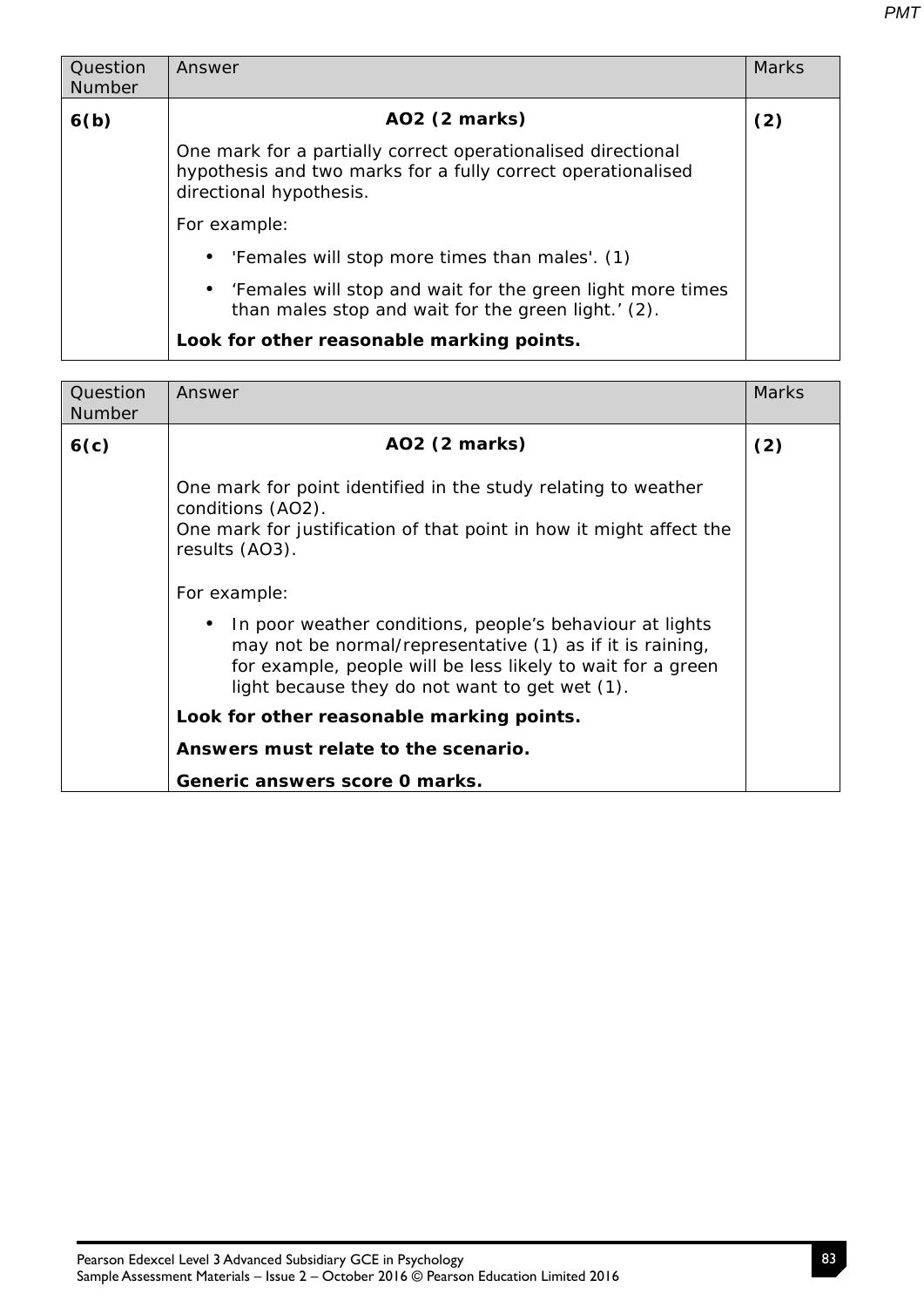| Question<br><b>Number</b> | Answer                                                                                                                                                                                                                                                                         | <b>Marks</b> |
|---------------------------|--------------------------------------------------------------------------------------------------------------------------------------------------------------------------------------------------------------------------------------------------------------------------------|--------------|
| $\overline{\mathbf{z}}$   | A01 (2 marks)                                                                                                                                                                                                                                                                  | (2)          |
|                           | One mark for identifying and briefly describing the treatment in<br>relation to Little Albert's phobia (what would be done).                                                                                                                                                   |              |
|                           | One mark for explaining how the phobia would be 'cured' (how it<br>would work).                                                                                                                                                                                                |              |
|                           | For example:                                                                                                                                                                                                                                                                   |              |
|                           | The experimenters could have used the technique of<br>flooding by continually presenting Little Albert with a<br>white rat (1). Eventually Little Albert's fear response<br>would diminish as it would be extinguished through<br>fatigue $(1)$ .                              |              |
|                           | <b>OR</b>                                                                                                                                                                                                                                                                      |              |
|                           | Little Albert could have been counter-conditioned, e.g. the<br>$\bullet$<br>rat could have been paired with food or a favourite toy<br>(1). This results in him associating the rat with a feeling<br>of pleasure, rather than fear (1).                                       |              |
|                           | <b>OR</b>                                                                                                                                                                                                                                                                      |              |
|                           | Little Albert could have been gradually introduced to the<br>$\bullet$<br>rat whilst maintaining relaxation such as when happily<br>playing (using systematic desensitisation) (1) so that he<br>would replace his fear response with relaxed/happily<br>playing response (1). |              |
|                           | Look for other reasonable marking points.                                                                                                                                                                                                                                      |              |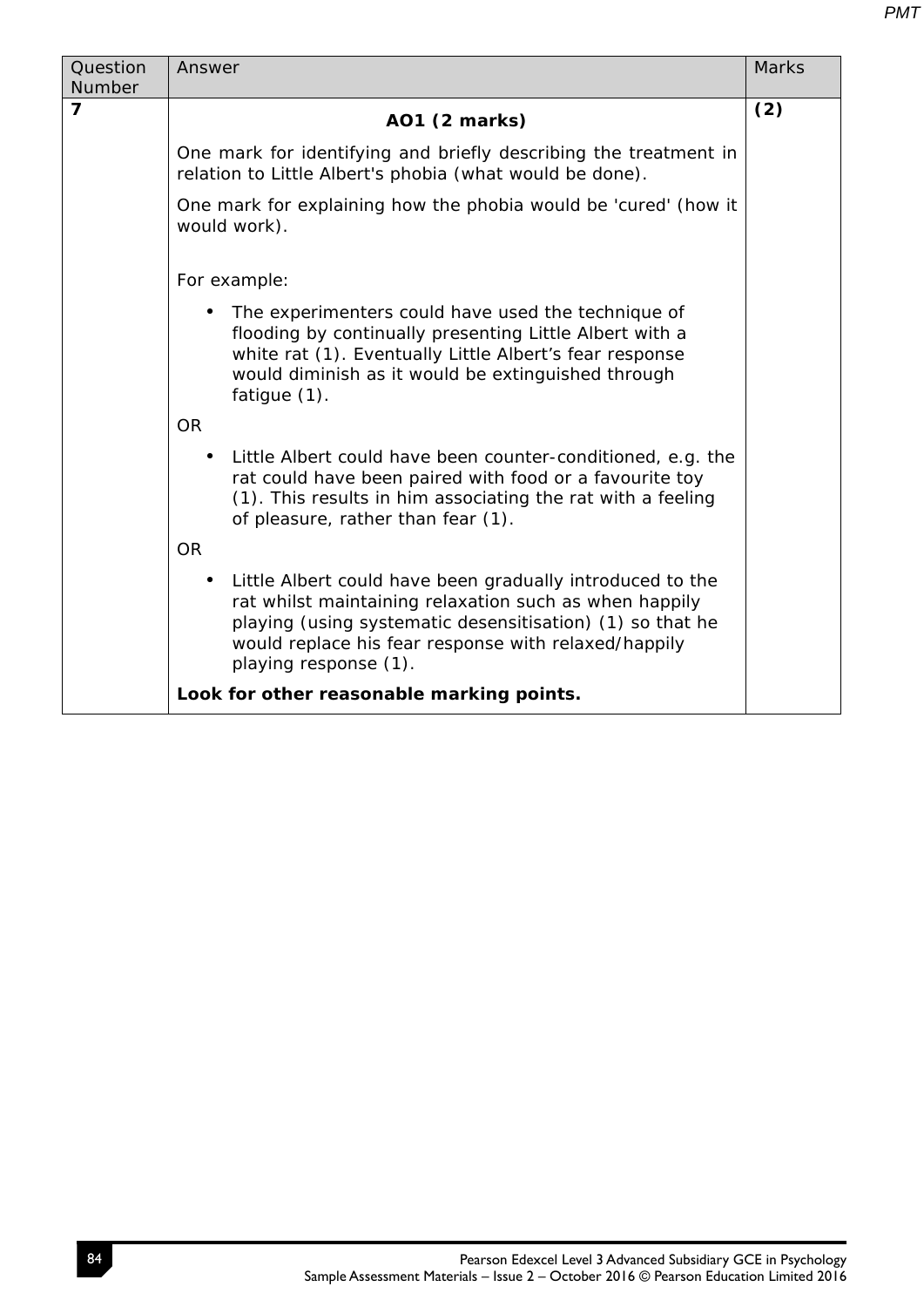| Question      | Answer                                                                                                                                                                                                                          | <b>Marks</b> |
|---------------|---------------------------------------------------------------------------------------------------------------------------------------------------------------------------------------------------------------------------------|--------------|
| <b>Number</b> |                                                                                                                                                                                                                                 |              |
| 8(a)          | AO2 (2 marks)                                                                                                                                                                                                                   | (2)          |
|               | One mark for each point related to data collection procedures,<br>which, in combination, provide a logical description, up to 2<br>marks.                                                                                       |              |
|               | For example:                                                                                                                                                                                                                    |              |
|               | Qualitative data was gathered by describing what was<br>observed with regard to polite behaviours shown by each<br>gender (1), for example stating that females tended to<br>say thank you whereas males nodded their head (1). |              |
|               | Look for other reasonable marking points.                                                                                                                                                                                       |              |
|               | Answers must relate to the scenario.                                                                                                                                                                                            |              |
|               | Generic answers score 0 marks.                                                                                                                                                                                                  |              |
|               |                                                                                                                                                                                                                                 |              |
| $\sim$        | $\mathbf{A}$                                                                                                                                                                                                                    | $A = -1$     |

| Question<br><b>Number</b> | Answer                                                                                                                                                                                                             | <b>Marks</b> |
|---------------------------|--------------------------------------------------------------------------------------------------------------------------------------------------------------------------------------------------------------------|--------------|
| 8(b)                      | AO2 (2 marks)                                                                                                                                                                                                      | (2)          |
|                           | One mark for each point related to the sampling method, which,<br>in combination, provides a logical description, up to 2 marks.<br>For example:                                                                   |              |
|                           | An opportunity sample was used from the school's sixth<br>form group (1). The sixth form common room was<br>observed at each break time for a week and people were<br>observed who were available at the time (1). |              |
|                           | Look for other reasonable marking points.                                                                                                                                                                          |              |
|                           | Answers must relate to the scenario.                                                                                                                                                                               |              |
|                           | Generic answers score 0 marks.                                                                                                                                                                                     |              |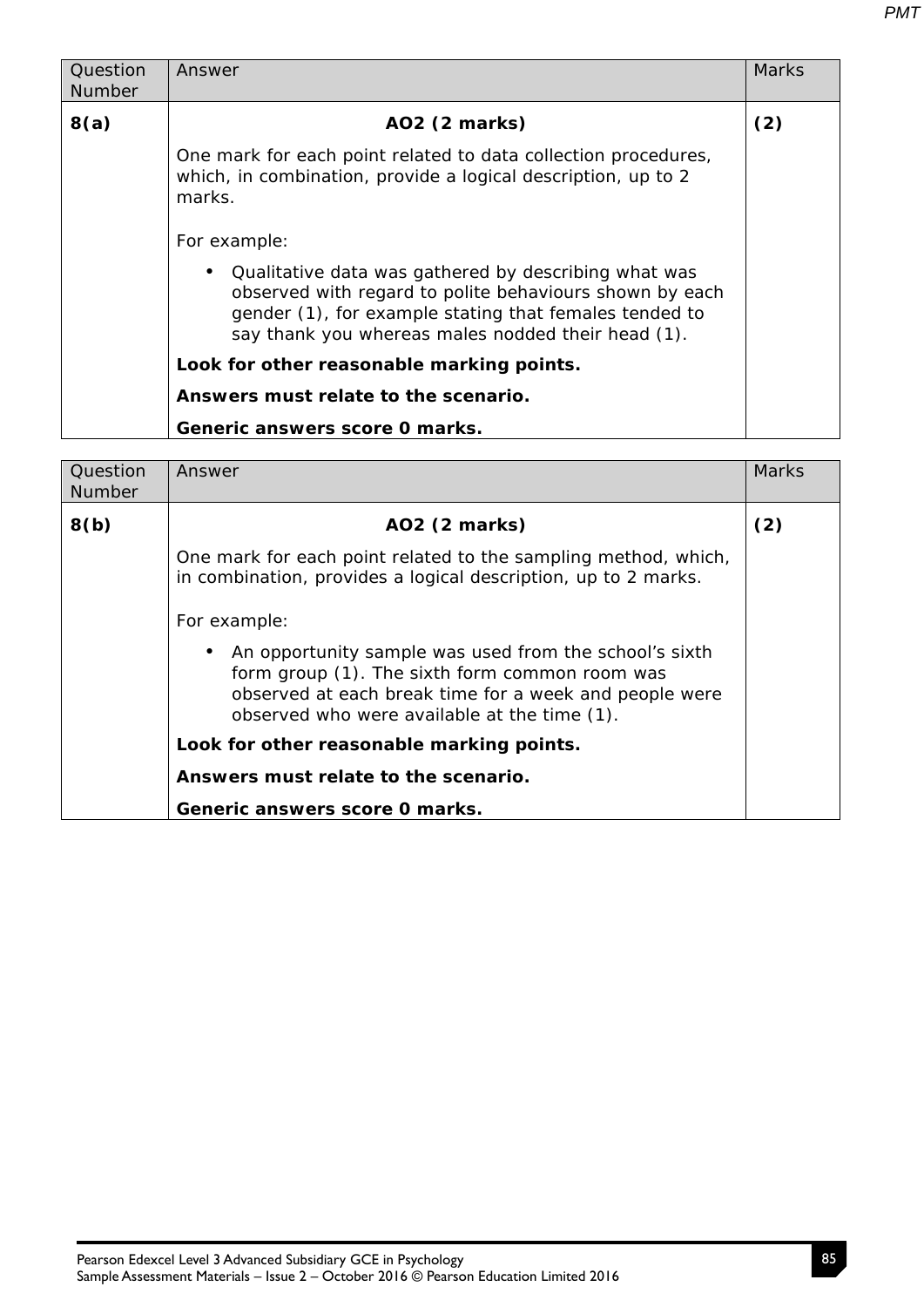|--|

| Question<br>Number | <b>Marks</b><br>Answer                                                                                                                                                                                                                                                                    |     |  |
|--------------------|-------------------------------------------------------------------------------------------------------------------------------------------------------------------------------------------------------------------------------------------------------------------------------------------|-----|--|
| 8(c)               | AO3 (4 marks)                                                                                                                                                                                                                                                                             | (4) |  |
|                    | One mark for identifying each improvement and one mark for<br>each justification of that improvement.<br>Maximum two marks if two or more points made without any<br>justification.                                                                                                       |     |  |
|                    | For example:<br>By conducting the observation on a busier day (e.g. a<br>Saturday) there would be a wider range of<br>participants/people observed (1). This would mean that<br>the sample was more representative of a target<br>population in terms of age and gender, for example (1). |     |  |
|                    | By repeating the observation in more locations over a<br>period of time, there would be a larger sample (1), which<br>means that more generalisable conclusions can be drawn<br>as the sample is more likely to be representative (1).                                                    |     |  |
|                    | Look for other reasonable marking points.                                                                                                                                                                                                                                                 |     |  |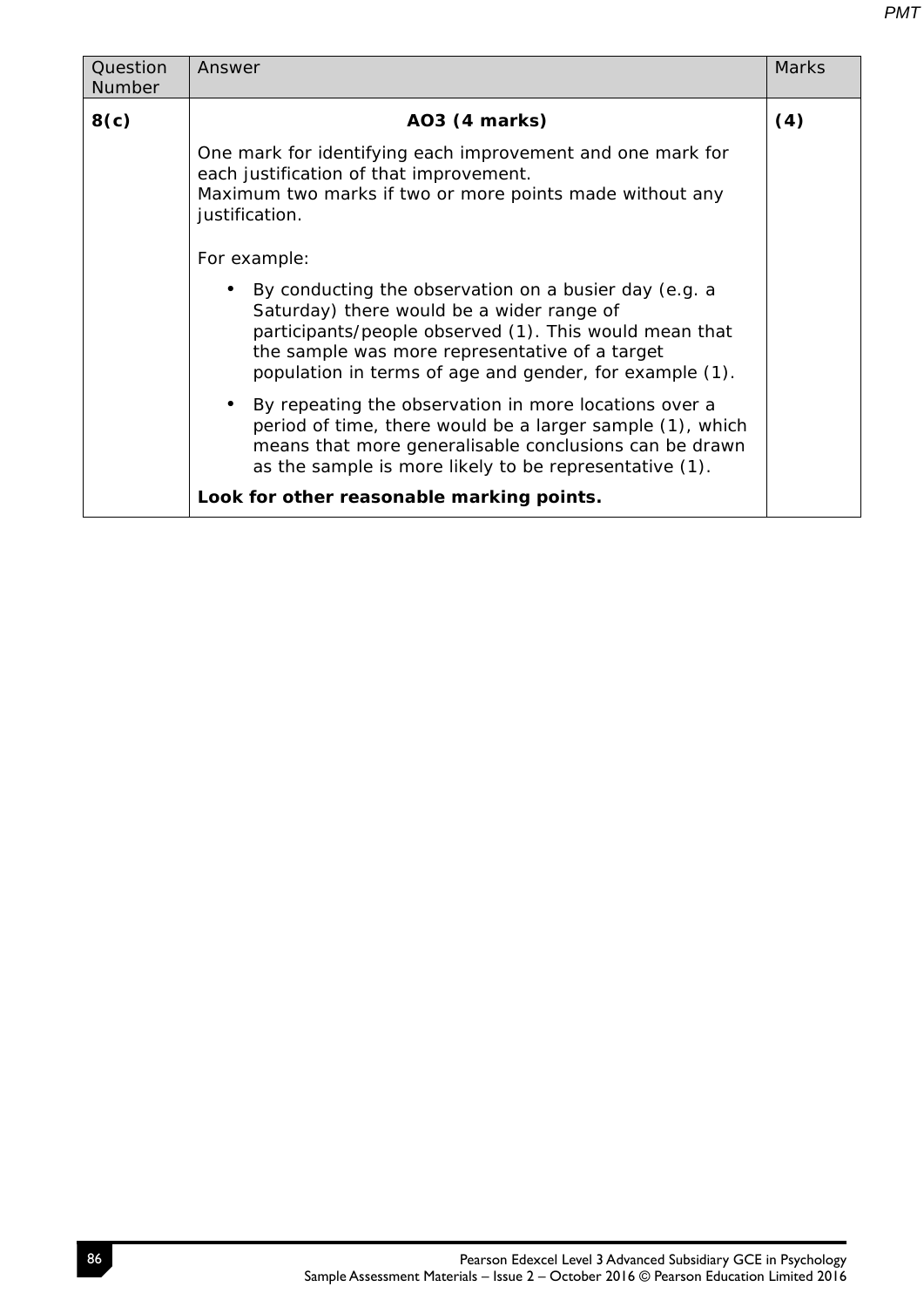| Question<br>Number | Indicative content<br><b>Marks</b>                                                                                                                                                                                                                                         |     |  |
|--------------------|----------------------------------------------------------------------------------------------------------------------------------------------------------------------------------------------------------------------------------------------------------------------------|-----|--|
| 9                  | AO1 (4 marks), AO3 (4 marks)                                                                                                                                                                                                                                               | (8) |  |
|                    | <b>AO1</b>                                                                                                                                                                                                                                                                 |     |  |
|                    | Non-human animals are used in psychology such as<br>Skinner's work on operant conditioning and Pavlov's work<br>on classical conditioning.                                                                                                                                 |     |  |
|                    | There are ethical issues with using non-human animals,<br>$\bullet$<br>such as needing to have a licence and having to use<br>appropriate caging.                                                                                                                          |     |  |
|                    | Also endangered species are avoided, and there has to be<br>٠<br>minimal use.                                                                                                                                                                                              |     |  |
|                    | Other ways of studying the area must be considered such<br>٠<br>as using humans or computer simulation.                                                                                                                                                                    |     |  |
|                    | There are also practical issues with non-human animals<br>$\bullet$<br>such as them representing human processing to an extent<br>but not fully.                                                                                                                           |     |  |
|                    | The APA has Guidelines for Ethical Conduct in the Care and<br>Use of Animals to guide researchers.                                                                                                                                                                         |     |  |
|                    | The UK has the Animals (Scientific Procedures) Act 1986<br>$\bullet$<br>to adhere to.                                                                                                                                                                                      |     |  |
|                    | Pavlov's dogs may have suffered from being restrained.                                                                                                                                                                                                                     |     |  |
|                    | There was apparatus and a qualified person would be<br>$\bullet$<br>needed to run the study, with anaesthetic as required.                                                                                                                                                 |     |  |
|                    | AO <sub>3</sub><br>For the use of non-human animals in research                                                                                                                                                                                                            |     |  |
|                    | It is possible to have more control over extraneous<br>variables when using non-human animals compared to<br>humans. This allows us to be more certain about the cause<br>of a specific behaviour as only one thing is changed<br>between the groups of non-human animals. |     |  |
|                    | For example, Pavlov was able to make sure the dogs were<br>hungry and to maintain environmental conditions in the<br>laboratory to cut out other stimuli (other than the IV).                                                                                              |     |  |
|                    | Skinner built a box to make sure that the environment<br>was controlled.                                                                                                                                                                                                   |     |  |
|                    | Non-human animals reproduce at a faster rate than<br>$\bullet$<br>humans. This means that we can study the effect of<br>something such as genes over the generations.                                                                                                      |     |  |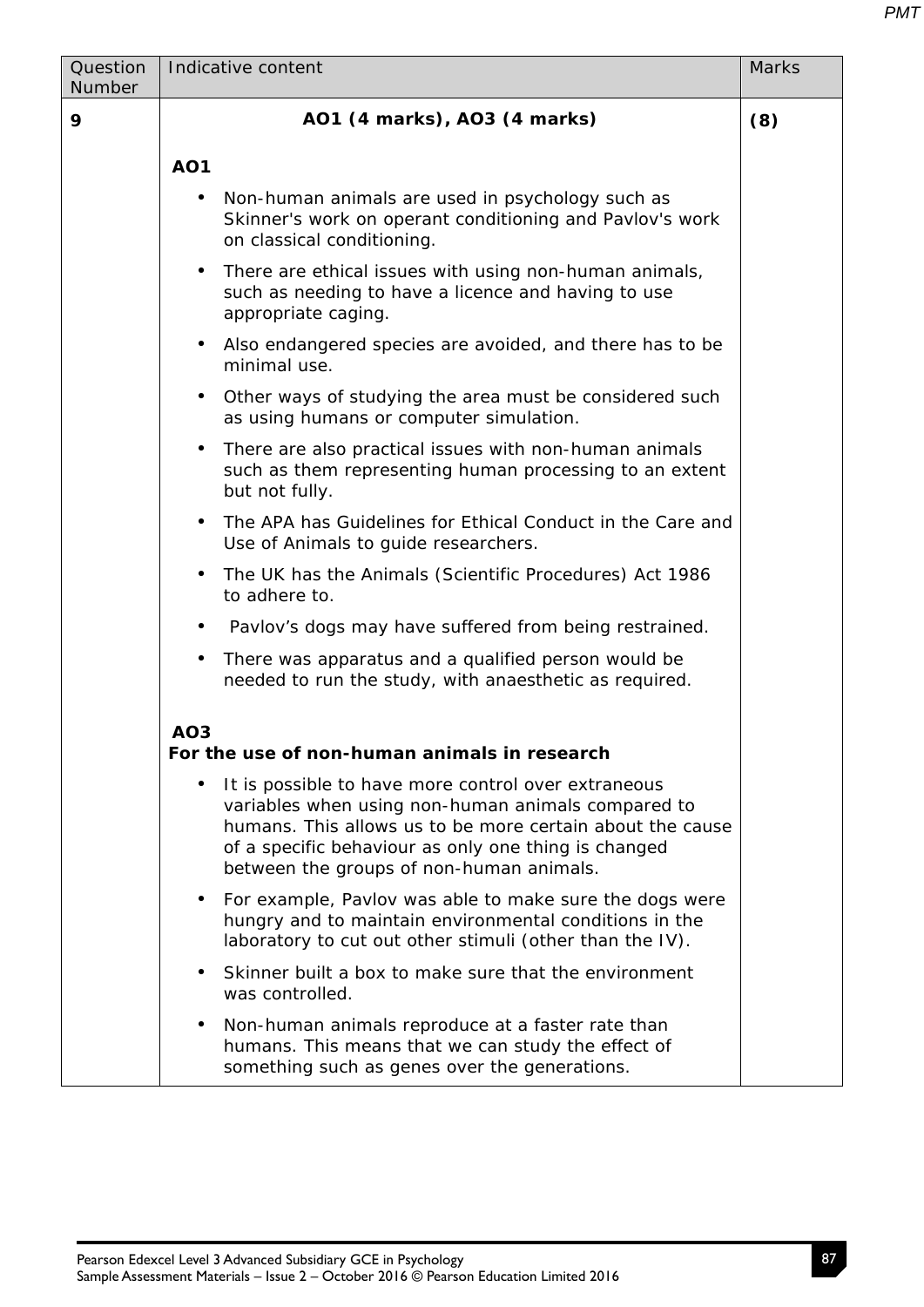| Question<br>Number | Indicative content<br><b>Marks</b>                                                                                                                                                                                                                                                           |  |  |
|--------------------|----------------------------------------------------------------------------------------------------------------------------------------------------------------------------------------------------------------------------------------------------------------------------------------------|--|--|
| 9 cont.            | • Van den Oever et al. (2008) were able to condition<br>animals to have a heroin addiction, then extinguish the<br>addiction, then re-introduce cues in a relatively small<br>space of time, none of which would be possible on ethical<br>or practical grounds using humans.                |  |  |
|                    | It is possible to do things to non-human animals (such as<br>$\bullet$<br>cause brain damage) that would be unethical in humans,<br>e.g. Skinner gave electric shocks to the rats in the<br>Skinner box; we wouldn't be able to give electric shocks<br>to humans in the same way.           |  |  |
|                    | • Some non-animal studies are not in a laboratory and<br>animals are observed in their natural setting, which is<br>more ethical than when non-human animal studies are<br>laboratory-based. This can be hard in practical terms, as<br>animals can perhaps sense themselves being observed. |  |  |
|                    | • Pavlov's work was used to develop therapies for human<br>use such as systematic desensitisation, so his findings<br>help humans.                                                                                                                                                           |  |  |
|                    | Against the use of non-human animals in research                                                                                                                                                                                                                                             |  |  |
|                    | • Some people argue that we should never do things to<br>non-human animals that we would not do to humans,<br>and all non-human animal studies are unethical.                                                                                                                                |  |  |
|                    | • While we may expect a benefit to come from the<br>research, we cannot know there will be any benefit until<br>after the research has been completed.                                                                                                                                       |  |  |
|                    | Results from non-human animals such as rats may not<br>$\bullet$<br>be true for humans, which means that they have been<br>used in vain so making it unethical.                                                                                                                              |  |  |
|                    | There may be issues of cost (caging, facilities).<br>٠                                                                                                                                                                                                                                       |  |  |
|                    | Social animals, such as monkeys, should not be used in<br>٠<br>experiments and, if they are, they should not be isolated<br>any more than is essential to the experiment.                                                                                                                    |  |  |
|                    | The human brain is more complex than an animal's brain<br>٠<br>(such as our use of emotions, consciousness and<br>reasoning), which is higher-order compared with<br>animals. Therefore, findings from non-animal studies<br>might not be generalisable enough to humans.                    |  |  |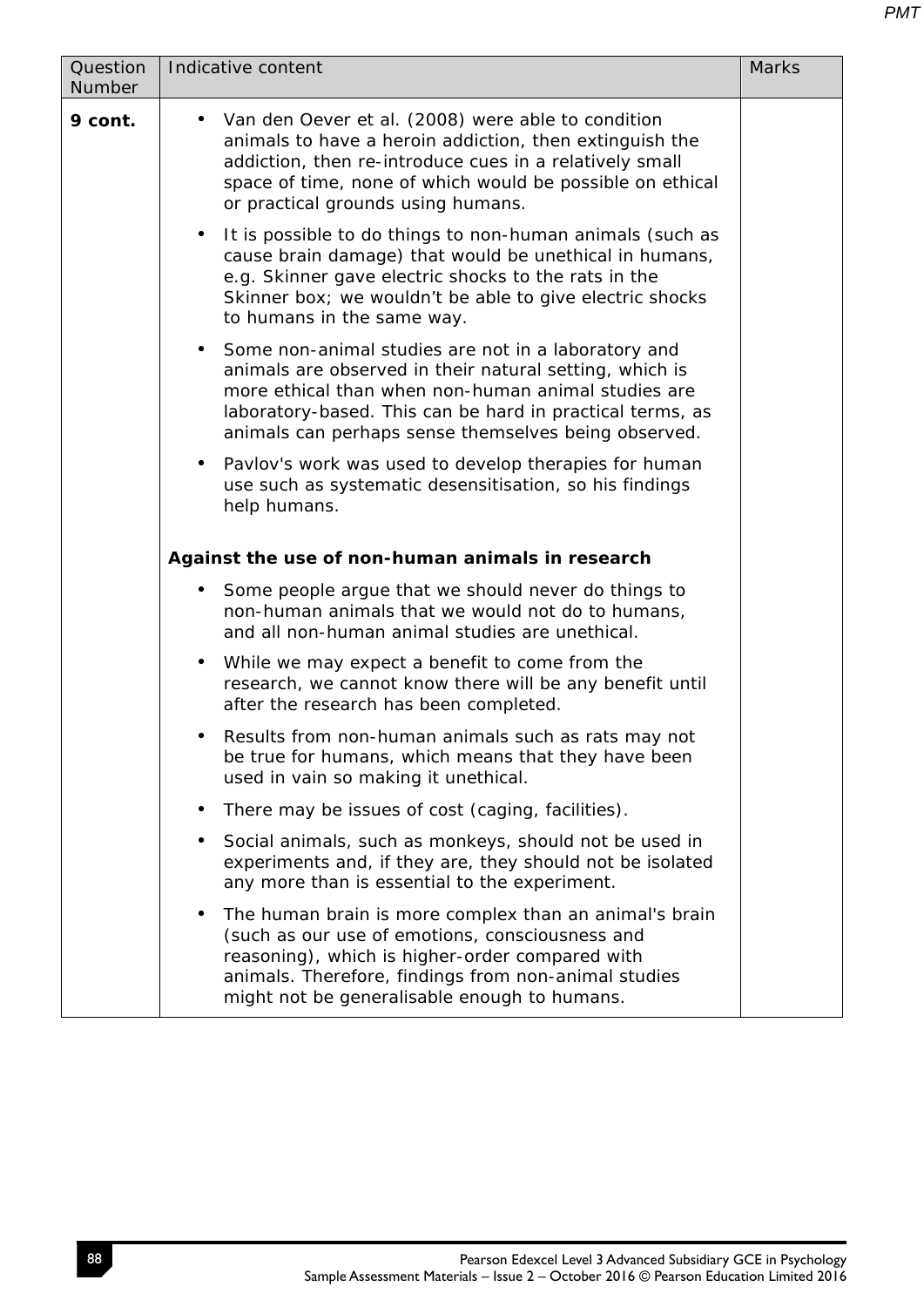| Question      | Indicative content                                                                                                                                                      |  |
|---------------|-------------------------------------------------------------------------------------------------------------------------------------------------------------------------|--|
| <b>Number</b> |                                                                                                                                                                         |  |
| 9 cont.       | <b>General points</b>                                                                                                                                                   |  |
|               | Using Bateson's cube, non-human animal studies are<br>ethical if we are certain there will be a benefit, their<br>suffering is low and the research is of high quality. |  |
|               | • It is important to make sure that there is no alternative<br>way (e.g. computer simulations) to carry out the study<br>without the use of non-human animals.          |  |
|               | • If the non-human animals are going to suffer after the<br>experiment, there should be facilities to humanely<br>euthanise them.                                       |  |
|               | Allow other appropriate marking points.                                                                                                                                 |  |

| Level                                                                                                                          | <b>Mark</b>                  | <b>Descriptor</b>                                                                                                                                                                                                                                                                   |  |
|--------------------------------------------------------------------------------------------------------------------------------|------------------------------|-------------------------------------------------------------------------------------------------------------------------------------------------------------------------------------------------------------------------------------------------------------------------------------|--|
|                                                                                                                                | AO1 (4 marks), AO3 (4 marks) |                                                                                                                                                                                                                                                                                     |  |
| Candidates must demonstrate an equal emphasis between knowledge and<br>understanding vs evaluation/conclusion in their answer. |                              |                                                                                                                                                                                                                                                                                     |  |
| Level 0                                                                                                                        | $\overline{0}$               | No rewardable material.                                                                                                                                                                                                                                                             |  |
| Level 1                                                                                                                        | $1-2$ marks                  | Demonstrates isolated elements of knowledge and<br>understanding. (AO1)                                                                                                                                                                                                             |  |
|                                                                                                                                |                              | A conclusion may be presented, but will be generic and the<br>supporting evidence will be limited. Limited attempt to<br>address the question. (AO3)                                                                                                                                |  |
| Level <sub>2</sub>                                                                                                             | 3-4 marks                    | Demonstrates mostly accurate knowledge and understanding.<br>(AO1)<br>Candidates will produce statements with some development<br>in the form of mostly accurate and relevant factual material,<br>leading to a superficial conclusion being made. (AO3)                            |  |
| Level 3                                                                                                                        | 5-6 marks                    | Demonstrates accurate knowledge and understanding. (AO1)<br>Arguments developed using mostly coherent chains of<br>reasoning. Leading to a conclusion being presented.<br>Candidates will demonstrate a grasp of competing arguments<br>but evaluation may be imbalanced. (AO3)     |  |
| Level 4                                                                                                                        | 7-8 marks                    | Demonstrates accurate and thorough knowledge and<br>understanding. (AO1)<br>Displays a well-developed and logical evaluation, containing<br>logical chains of reasoning throughout. Demonstrates an<br>awareness of competing arguments, presenting a balanced<br>conclusion. (AO3) |  |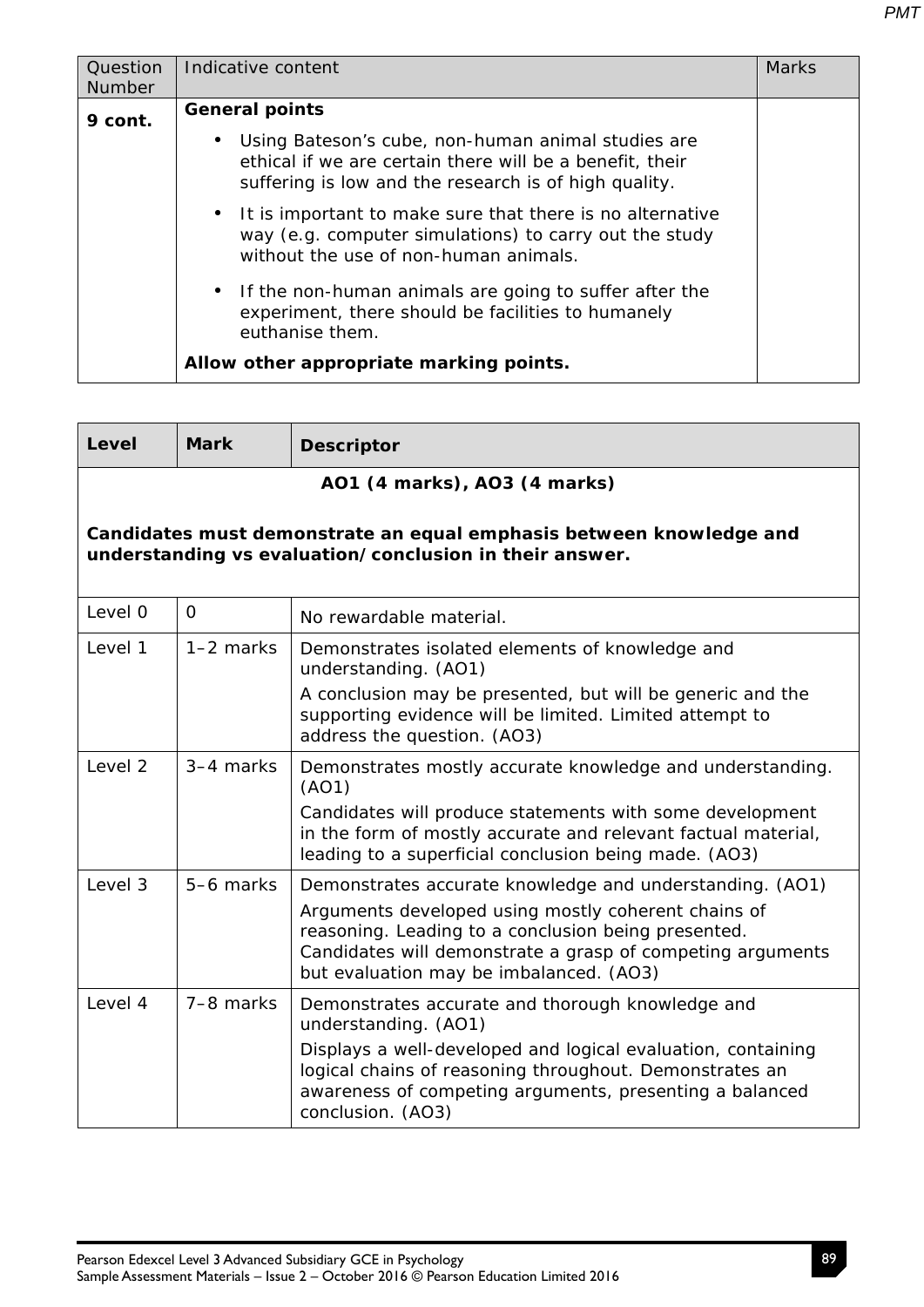| Question<br>Number | Indicative content<br><b>Marks</b>                                                                                                                                                                       |      |  |
|--------------------|----------------------------------------------------------------------------------------------------------------------------------------------------------------------------------------------------------|------|--|
| 10                 | AO1 (6 marks), AO3 (6 marks)                                                                                                                                                                             | (12) |  |
|                    | <b>AO1</b><br><b>Hormones</b>                                                                                                                                                                            |      |  |
|                    | Hormones are seen as playing a part in behaviour, such<br>$\bullet$<br>as in aggression, where testosterone is linked.                                                                                   |      |  |
|                    | The biological approach also considers genes as being<br>$\bullet$<br>responsible for behaviour.                                                                                                         |      |  |
|                    | Genes (sex genes) link with hormone production.<br>$\bullet$                                                                                                                                             |      |  |
|                    | Hormones such as testosterone have been linked to<br>aggression and adrenaline for fight or flight behaviour<br>and to social dominance.                                                                 |      |  |
|                    | Hormones should be at a certain balance in an<br>individual's body, and an imbalance of certain hormones<br>can cause the temperament of individuals to change.                                          |      |  |
|                    | <b>SLT</b>                                                                                                                                                                                               |      |  |
|                    | Role modeling imitation is used in explaining why<br>children copy an adult abusing a bobo doll.                                                                                                         |      |  |
|                    | Vicarious reinforcement explains why children will copy<br>$\bullet$<br>a model who is rewarded for aggression.                                                                                          |      |  |
|                    | Biological factors have little role in SLT.<br>$\bullet$                                                                                                                                                 |      |  |
|                    | Boys are seen to imitate male models being aggressive<br>$\bullet$<br>more than female models (e.g. Bandura et al., 1961,<br>$1963$ ).                                                                   |      |  |
|                    | AO <sub>3</sub><br>For hormone levels playing a role in explaining human<br>behaviour                                                                                                                    |      |  |
|                    | Research with animals clearly shows a link between<br>testosterone and aggression, giving evidence that<br>hormones do influence behaviour (e.g. Archer, 1991).                                          |      |  |
|                    | However, children have been shown to copy an adult<br>abusing a bobo doll with no role of testosterone (e.g.<br>Bandura et al, 1961/1963), supporting the social<br>learning explanation.                |      |  |
|                    | The fact that males and females have different levels of<br>hormones and that they present very different nurturing<br>behaviours demonstrates the clear role hormones play<br>in determining behaviour. |      |  |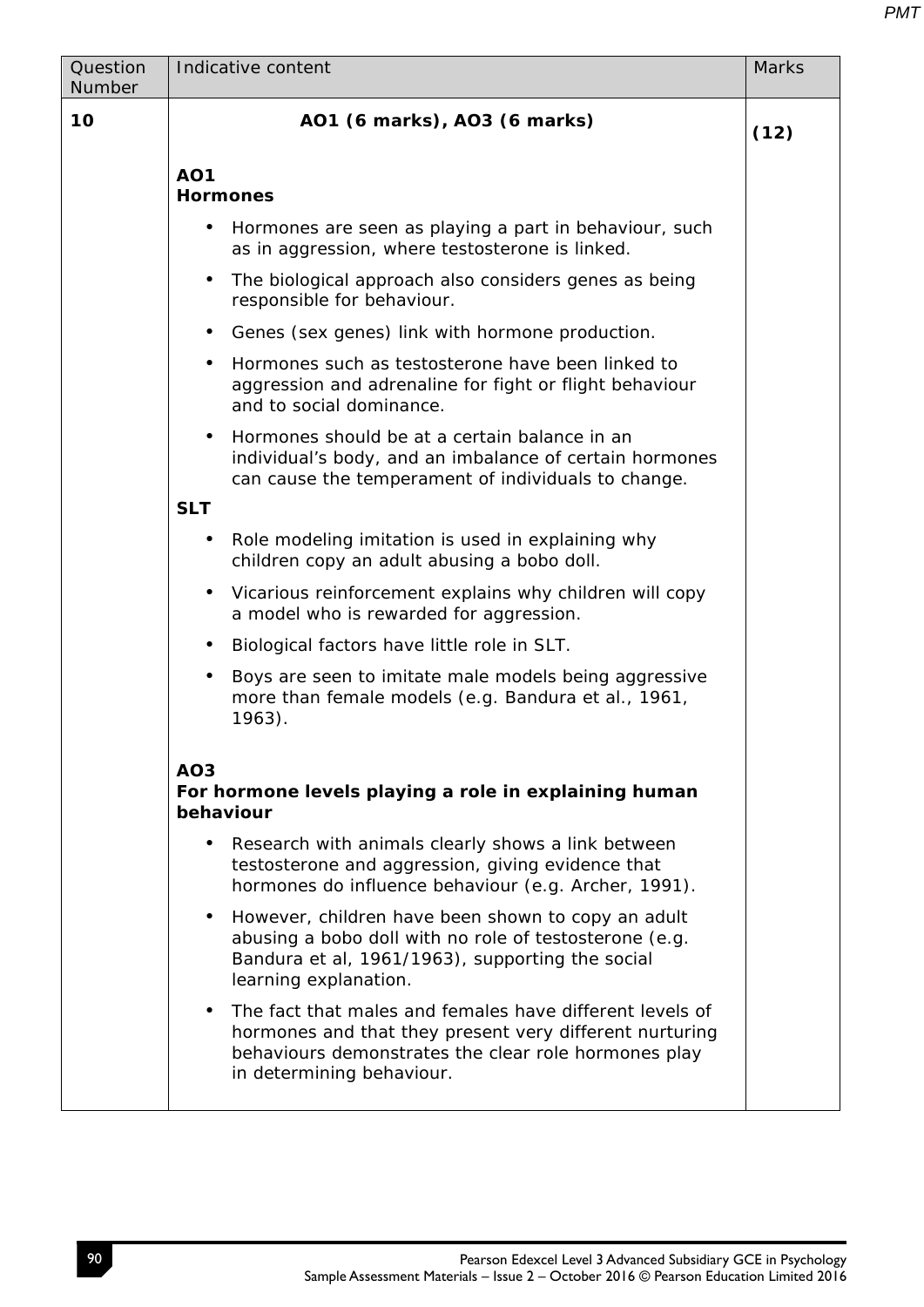| Question<br>Number | Indicative content                                                                                                                                                                                                                                                                                                                                                                                                | <b>Marks</b> |
|--------------------|-------------------------------------------------------------------------------------------------------------------------------------------------------------------------------------------------------------------------------------------------------------------------------------------------------------------------------------------------------------------------------------------------------------------|--------------|
| 10 cont.           | The hormones adrenaline and noradrenaline are released<br>$\bullet$<br>in a threatening situation showing a clear link between<br>hormones and behaviour.<br>Hormones such as testosterone have been linked to<br>$\bullet$                                                                                                                                                                                       |              |
|                    | aggression and adrenaline for fight or flight behaviour.                                                                                                                                                                                                                                                                                                                                                          |              |
|                    | Against hormone levels playing a role in explaining human<br>behaviour                                                                                                                                                                                                                                                                                                                                            |              |
|                    | Researchers such as Raine et al. (1997) and case studies<br>٠<br>of individuals such as Phineas Gage have shown that brain<br>areas such as the prefrontal cortex, and not hormones,<br>are responsible for influencing human behaviour.                                                                                                                                                                          |              |
|                    | Archer (1991) suggests that in animals aggression and<br>$\bullet$<br>testosterone go together, but a review of studies using<br>humans is less conclusive, and there is a suggestion the<br>link is not that strong.                                                                                                                                                                                             |              |
|                    | Mims (2007) suggests that testosterone might link to<br>aggression to an extent, but one does not cause the other.                                                                                                                                                                                                                                                                                                |              |
|                    | Simpson (2001) sees testosterone as maybe part of what<br>$\bullet$<br>leads to aggression, but environmental issues and<br>previous experience (which might link to social learning<br>theory) are likely to be stronger as causes.                                                                                                                                                                              |              |
|                    | Research has shown that neurotransmitters may be more<br>$\bullet$<br>important than hormones in influencing human behaviour,<br>e.g. serotonin has been consistently linked to depression<br>and dopamine to schizophrenia.                                                                                                                                                                                      |              |
|                    | Further evidence for the role that neurotransmitters play<br>in influencing human behaviour is the fact that drugs that<br>alter neurotransmitter levels have a positive impact on<br>behaviour. Drugs can be prescribed for aggression but<br>would be more linked to aggression from psychosis than<br>'pure' aggression. However, this does support the idea<br>that neurotransmitter functioning is involved. |              |
|                    | Allow other appropriate marking points.                                                                                                                                                                                                                                                                                                                                                                           |              |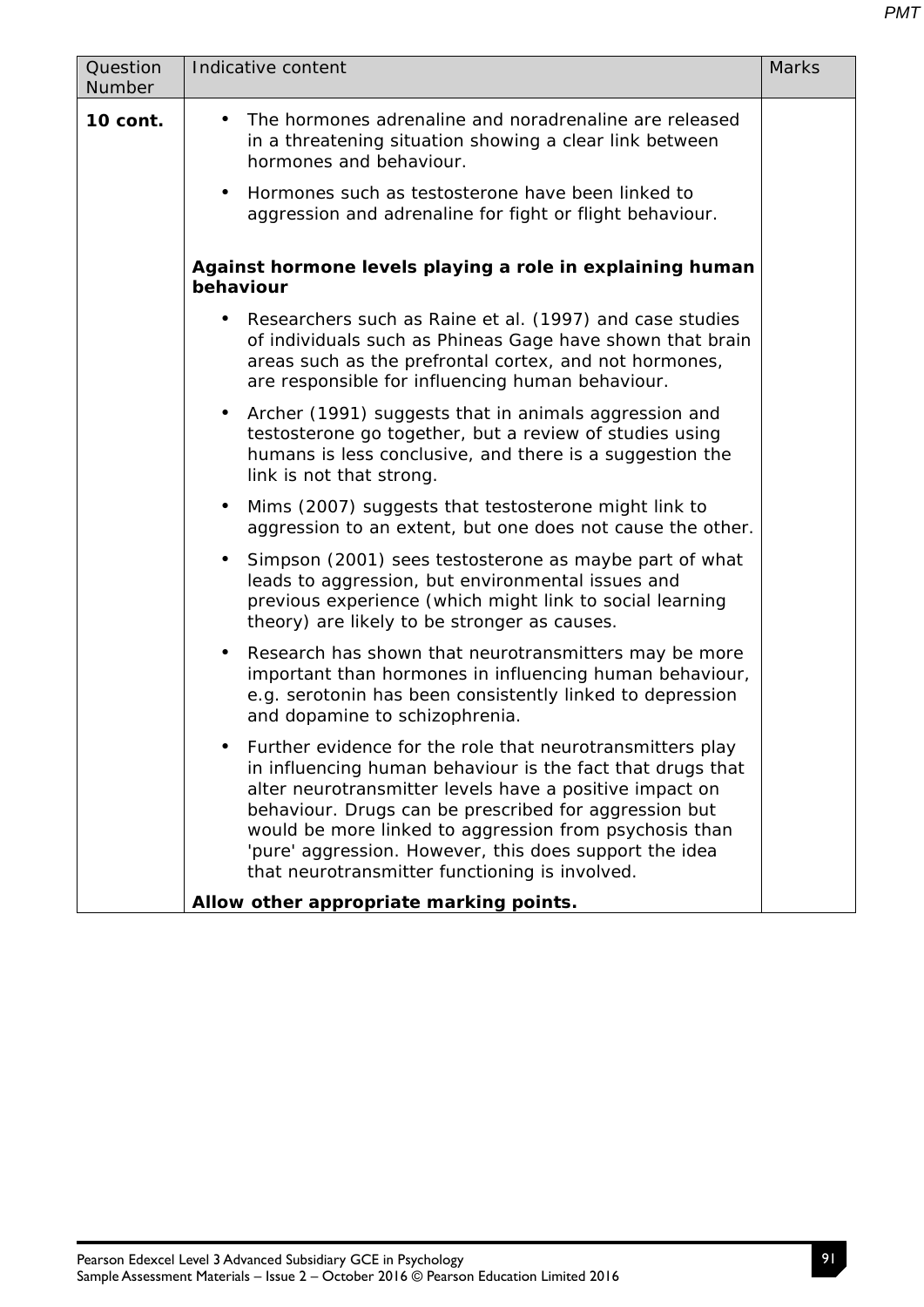**Candidates must demonstrate an equal emphasis between knowledge and understanding vs evaluation/conclusion in their answer.** 

| <b>Level</b> | <b>Mark</b>                  | <b>Descriptor</b>                                                                                                                                                                                                                                                                |  |
|--------------|------------------------------|----------------------------------------------------------------------------------------------------------------------------------------------------------------------------------------------------------------------------------------------------------------------------------|--|
|              | A01 (6 marks), A03 (6 marks) |                                                                                                                                                                                                                                                                                  |  |
|              | $\overline{0}$               | No rewardable material.                                                                                                                                                                                                                                                          |  |
| Level 1      | $1 - 3$<br><b>Marks</b>      | Demonstrates isolated elements of knowledge and understanding.<br>(AO1)<br>A conclusion may be presented, but will be generic and the<br>supporting evidence will be limited. Limited attempt to address the<br>question. (AO3)                                                  |  |
| Level 2      | $4-6$<br><b>Marks</b>        | Demonstrates mostly accurate knowledge and understanding. (AO1)<br>Candidates will produce statements with some development in the<br>form of mostly accurate and relevant factual material, leading to a<br>superficial conclusion being made. (AO3)                            |  |
| Level 3      | $7 - 9$<br><b>Marks</b>      | Demonstrates accurate knowledge and understanding. (AO1)<br>Arguments developed using mostly coherent chains of reasoning<br>leading to a conclusion being presented. Candidates will demonstrate<br>a grasp of competing arguments but evaluation may be imbalanced.<br>(AO3)   |  |
| Level 4      | $10 - 12$<br><b>Marks</b>    | Demonstrates accurate and thorough knowledge and understanding.<br>(AO1)<br>Displays a well-developed and logical evaluation, containing logical<br>chains of reasoning throughout. Demonstrates an awareness of<br>competing arguments, presenting a balanced conclusion. (AO3) |  |